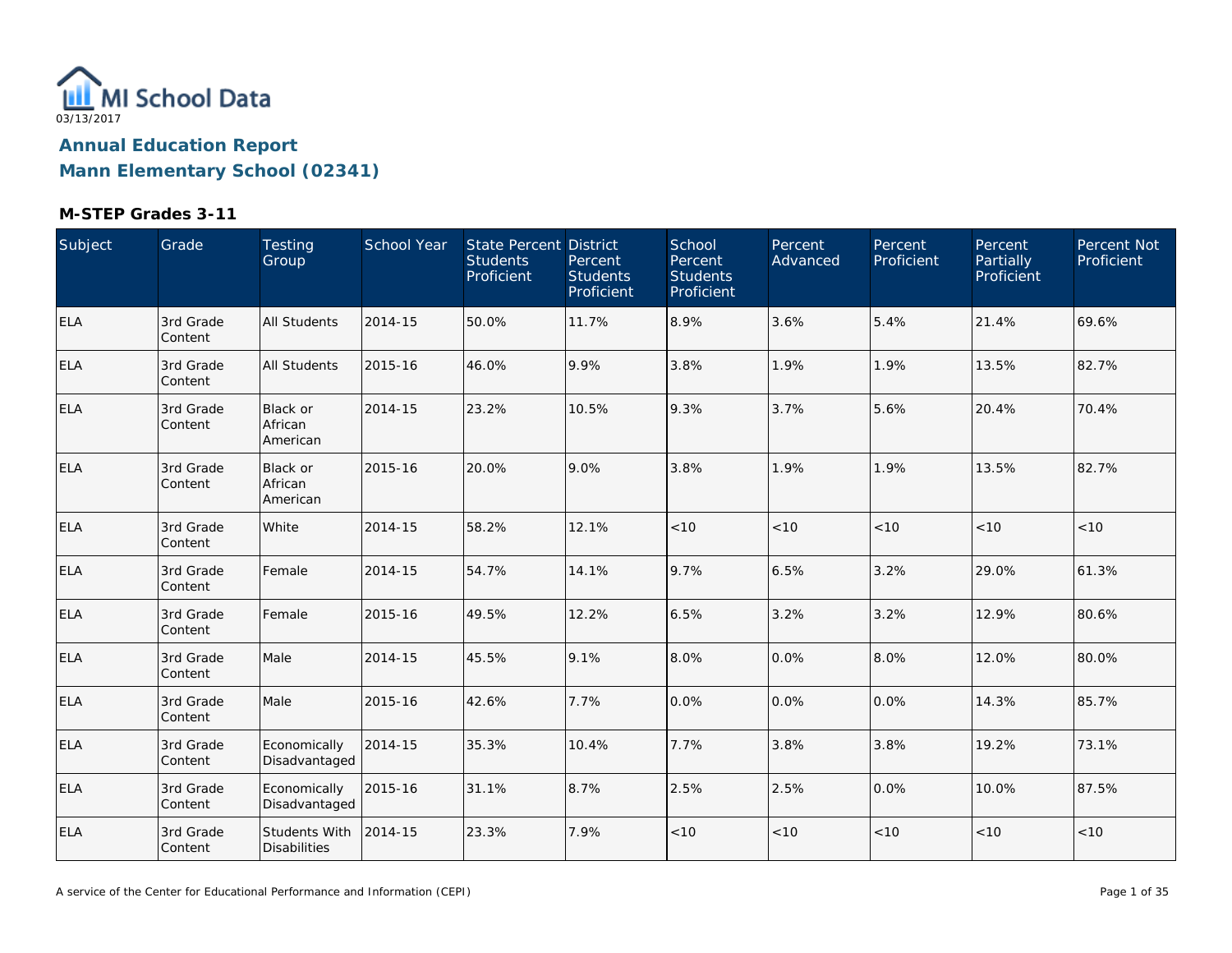

| Subject    | Grade                | Testing<br>Group                     | School Year | State Percent District<br><b>Students</b><br>Proficient | Percent<br><b>Students</b><br>Proficient | School<br>Percent<br><b>Students</b><br>Proficient | Percent<br>Advanced | Percent<br>Proficient | Percent<br>Partially<br>Proficient | Percent Not<br>Proficient |
|------------|----------------------|--------------------------------------|-------------|---------------------------------------------------------|------------------------------------------|----------------------------------------------------|---------------------|-----------------------|------------------------------------|---------------------------|
| <b>ELA</b> | 3rd Grade<br>Content | Students With<br><b>Disabilities</b> | 2015-16     | 20.7%                                                   | 6.4%                                     | < 10                                               | < 10                | < 10                  | < 10                               | < 10                      |
| <b>ELA</b> | 4th Grade<br>Content | All Students                         | 2014-15     | 46.6%                                                   | 11.5%                                    | 7.7%                                               | 2.6%                | 5.1%                  | 15.4%                              | 76.9%                     |
| ELA        | 4th Grade<br>Content | All Students                         | 2015-16     | 46.3%                                                   | 10.9%                                    | 10.0%                                              | 2.0%                | 8.0%                  | 14.0%                              | 76.0%                     |
| <b>ELA</b> | 4th Grade<br>Content | Black or<br>African<br>American      | 2014-15     | 21.2%                                                   | 10.6%                                    | 7.7%                                               | 2.6%                | 5.1%                  | 15.4%                              | 76.9%                     |
| ELA        | 4th Grade<br>Content | Black or<br>African<br>American      | 2015-16     | 20.4%                                                   | 9.7%                                     | 10.2%                                              | 2.0%                | 8.2%                  | 12.2%                              | 77.6%                     |
| <b>ELA</b> | 4th Grade<br>Content | White                                | 2015-16     | 53.9%                                                   | 11.0%                                    | < 10                                               | < 10                | < 10                  | < 10                               | < 10                      |
| <b>ELA</b> | 4th Grade<br>Content | Female                               | 2014-15     | 51.5%                                                   | 14.5%                                    | 13.6%                                              | 4.5%                | 9.1%                  | 9.1%                               | 77.3%                     |
| <b>ELA</b> | 4th Grade<br>Content | Female                               | 2015-16     | 50.9%                                                   | 13.0%                                    | 12.5%                                              | 4.2%                | 8.3%                  | 12.5%                              | 75.0%                     |
| <b>ELA</b> | 4th Grade<br>Content | Male                                 | 2014-15     | 41.8%                                                   | 8.7%                                     | 0.0%                                               | 0.0%                | 0.0%                  | 23.5%                              | 76.5%                     |
| ELA        | 4th Grade<br>Content | Male                                 | 2015-16     | 41.8%                                                   | 8.7%                                     | 7.7%                                               | 0.0%                | 7.7%                  | 15.4%                              | 76.9%                     |
| <b>ELA</b> | 4th Grade<br>Content | Economically<br>Disadvantaged        | 2014-15     | 30.9%                                                   | 10.0%                                    | 5.7%                                               | 2.9%                | 2.9%                  | 17.1%                              | 77.1%                     |
| <b>ELA</b> | 4th Grade<br>Content | Economically<br>Disadvantaged        | 2015-16     | 30.8%                                                   | 10.1%                                    | 11.4%                                              | 2.3%                | 9.1%                  | 11.4%                              | 77.3%                     |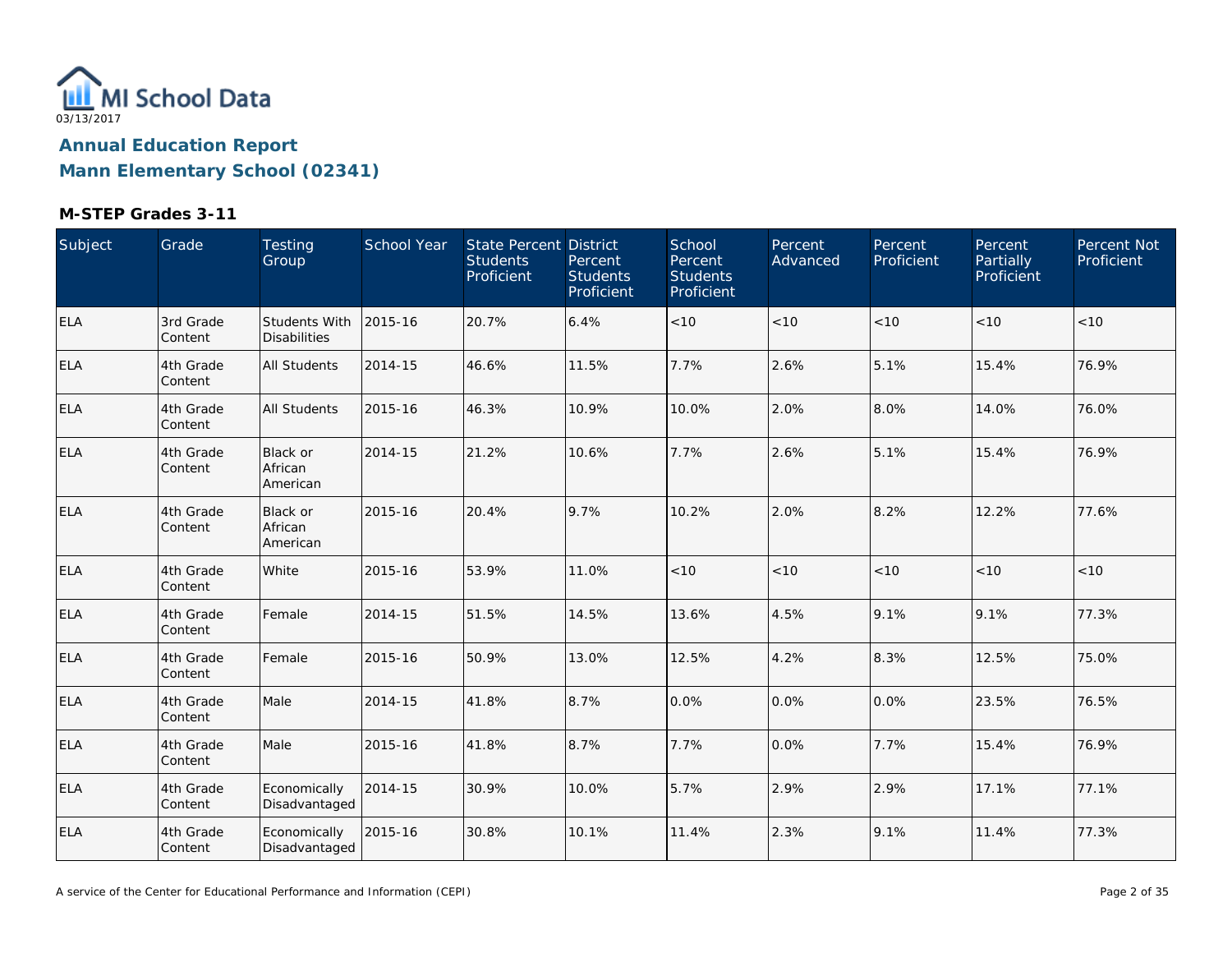

| Subject    | Grade                | Testing<br>Group                            | School Year | State Percent District<br><b>Students</b><br>Proficient | Percent<br><b>Students</b><br>Proficient | School<br>Percent<br><b>Students</b><br>Proficient | Percent<br>Advanced | Percent<br>Proficient | Percent,<br>Partially<br>Proficient | Percent Not<br>Proficient |
|------------|----------------------|---------------------------------------------|-------------|---------------------------------------------------------|------------------------------------------|----------------------------------------------------|---------------------|-----------------------|-------------------------------------|---------------------------|
| <b>ELA</b> | 4th Grade<br>Content | Students With<br><b>Disabilities</b>        | 2014-15     | 17.2%                                                   | 3.8%                                     | < 10                                               | < 10                | < 10                  | < 10                                | < 10                      |
| ELA        | 4th Grade<br>Content | <b>Students With</b><br><b>Disabilities</b> | 2015-16     | 17.5%                                                   | 4.5%                                     | < 10                                               | < 10                | < 10                  | < 10                                | < 10                      |
| <b>ELA</b> | 5th Grade<br>Content | All Students                                | 2014-15     | 48.7%                                                   | 12.7%                                    | 2.5%                                               | 0.0%                | 2.5%                  | 10.0%                               | 87.5%                     |
| <b>ELA</b> | 5th Grade<br>Content | All Students                                | 2015-16     | 50.6%                                                   | 12.8%                                    | 17.1%                                              | 5.7%                | 11.4%                 | 31.4%                               | 51.4%                     |
| <b>ELA</b> | 5th Grade<br>Content | Black or<br>African<br>American             | 2014-15     | 22.5%                                                   | 11.4%                                    | 2.5%                                               | 0.0%                | 2.5%                  | 10.0%                               | 87.5%                     |
| <b>ELA</b> | 5th Grade<br>Content | Black or<br>African<br>American             | 2015-16     | 23.7%                                                   | 12.3%                                    | 17.1%                                              | 5.7%                | 11.4%                 | 31.4%                               | 51.4%                     |
| <b>ELA</b> | 5th Grade<br>Content | Female                                      | 2014-15     | 54.3%                                                   | 14.6%                                    | 4.8%                                               | 0.0%                | 4.8%                  | 14.3%                               | 81.0%                     |
| <b>ELA</b> | 5th Grade<br>Content | Female                                      | 2015-16     | 55.8%                                                   | 15.4%                                    | 13.6%                                              | 9.1%                | 4.5%                  | 40.9%                               | 45.5%                     |
| <b>ELA</b> | 5th Grade<br>Content | Male                                        | 2014-15     | 43.3%                                                   | 10.8%                                    | 0.0%                                               | 0.0%                | 0.0%                  | 5.3%                                | 94.7%                     |
| ELA        | 5th Grade<br>Content | Male                                        | 2015-16     | 45.5%                                                   | 10.4%                                    | 23.1%                                              | 0.0%                | 23.1%                 | 15.4%                               | 61.5%                     |
| <b>ELA</b> | 5th Grade<br>Content | Economically<br>Disadvantaged               | 2014-15     | 32.6%                                                   | 10.8%                                    | 2.8%                                               | 0.0%                | 2.8%                  | 8.3%                                | 88.9%                     |
| <b>ELA</b> | 5th Grade<br>Content | Economically<br>Disadvantaged               | 2015-16     | 34.4%                                                   | 11.3%                                    | 15.4%                                              | 7.7%                | 7.7%                  | 30.8%                               | 53.8%                     |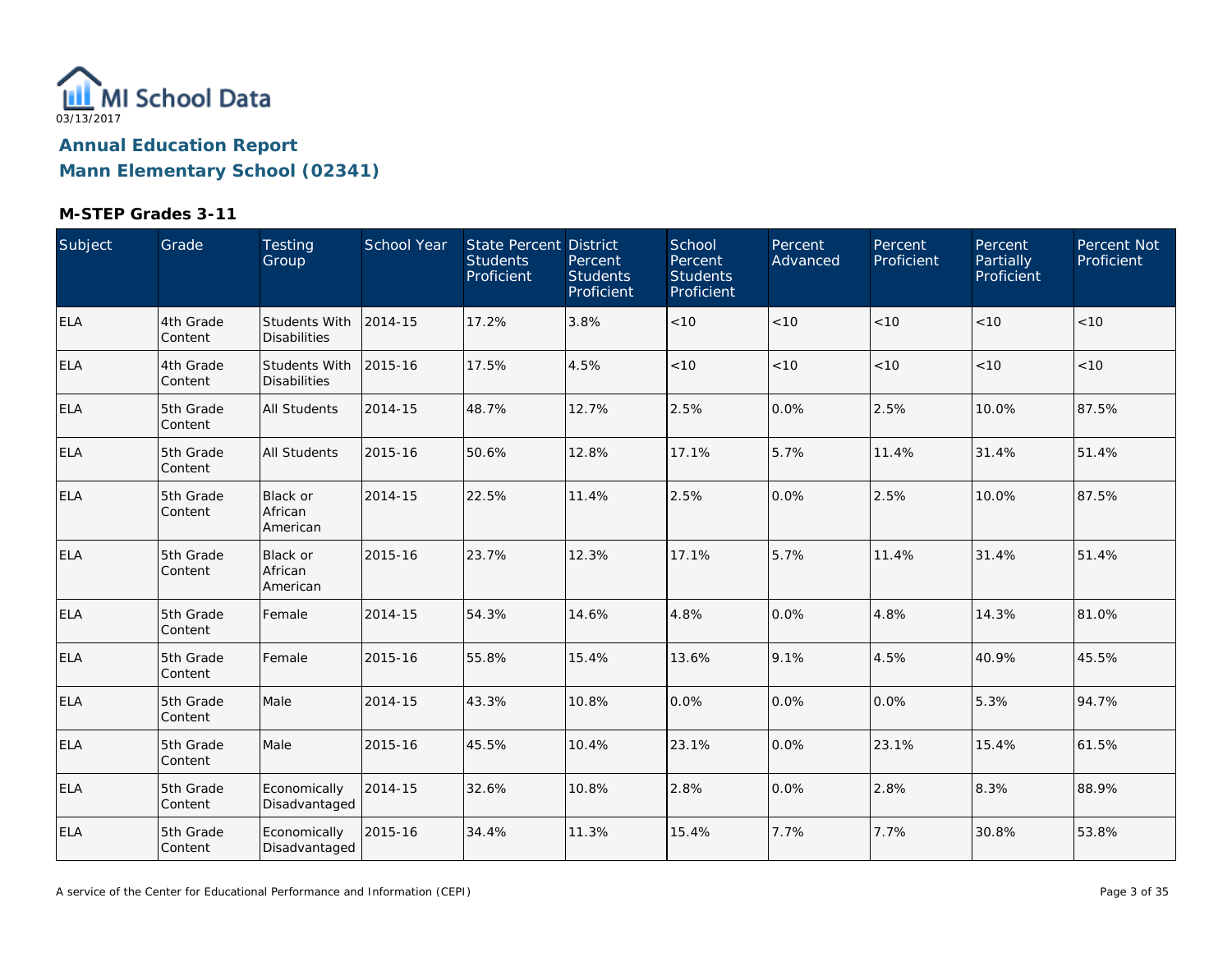

| Subject            | Grade                | Testing<br>Group                            | School Year | State Percent District<br><b>Students</b><br>Proficient | Percent<br><b>Students</b><br>Proficient | School<br>Percent<br><b>Students</b><br>Proficient | Percent<br>Advanced | Percent<br>Proficient | Percent<br>Partially<br>Proficient | Percent Not<br>Proficient |
|--------------------|----------------------|---------------------------------------------|-------------|---------------------------------------------------------|------------------------------------------|----------------------------------------------------|---------------------|-----------------------|------------------------------------|---------------------------|
| <b>ELA</b>         | 5th Grade<br>Content | <b>Students With</b><br><b>Disabilities</b> | 2014-15     | 14.6%                                                   | 5.7%                                     | < 10                                               | < 10                | < 10                  | < 10                               | < 10                      |
| ELA                | 5th Grade<br>Content | <b>Students With</b><br><b>Disabilities</b> | 2015-16     | 16.1%                                                   | 4.5%                                     | < 10                                               | < 10                | < 10                  | < 10                               | < 10                      |
| Mathematics        | 3rd Grade<br>Content | <b>All Students</b>                         | 2014-15     | 48.8%                                                   | 12.8%                                    | 1.9%                                               | 0.0%                | 1.9%                  | 22.2%                              | 75.9%                     |
| Mathematics        | 3rd Grade<br>Content | <b>All Students</b>                         | 2015-16     | 45.2%                                                   | 10.4%                                    | 2.0%                                               | 0.0%                | 2.0%                  | 12.0%                              | 86.0%                     |
| Mathematics        | 3rd Grade<br>Content | Black or<br>African<br>American             | 2014-15     | 20.3%                                                   | 11.5%                                    | 1.9%                                               | 0.0%                | 1.9%                  | 19.2%                              | 78.8%                     |
| Mathematics        | 3rd Grade<br>Content | Black or<br>African<br>American             | 2015-16     | 17.9%                                                   | 9.2%                                     | 2.0%                                               | 0.0%                | 2.0%                  | 12.0%                              | 86.0%                     |
| Mathematics        | 3rd Grade<br>Content | White                                       | 2014-15     | 57.3%                                                   | 18.0%                                    | $<10$                                              | $<10$               | < 10                  | < 10                               | < 10                      |
| Mathematics        | 3rd Grade<br>Content | Female                                      | 2014-15     | 48.1%                                                   | 12.9%                                    | 3.3%                                               | 0.0%                | 3.3%                  | 20.0%                              | 76.7%                     |
| <b>Mathematics</b> | 3rd Grade<br>Content | Female                                      | 2015-16     | 43.7%                                                   | 10.0%                                    | 3.3%                                               | 0.0%                | 3.3%                  | 10.0%                              | 86.7%                     |
| Mathematics        | 3rd Grade<br>Content | Male                                        | 2014-15     | 49.5%                                                   | 12.7%                                    | 0.0%                                               | 0.0%                | 0.0%                  | 25.0%                              | 75.0%                     |
| Mathematics        | 3rd Grade<br>Content | Male                                        | 2015-16     | 46.6%                                                   | 10.8%                                    | 0.0%                                               | 0.0%                | 0.0%                  | 15.0%                              | 85.0%                     |
| Mathematics        | 3rd Grade<br>Content | Economically<br>Disadvantaged               | 2014-15     | 33.5%                                                   | 11.4%                                    | 2.0%                                               | 0.0%                | 2.0%                  | 20.0%                              | 78.0%                     |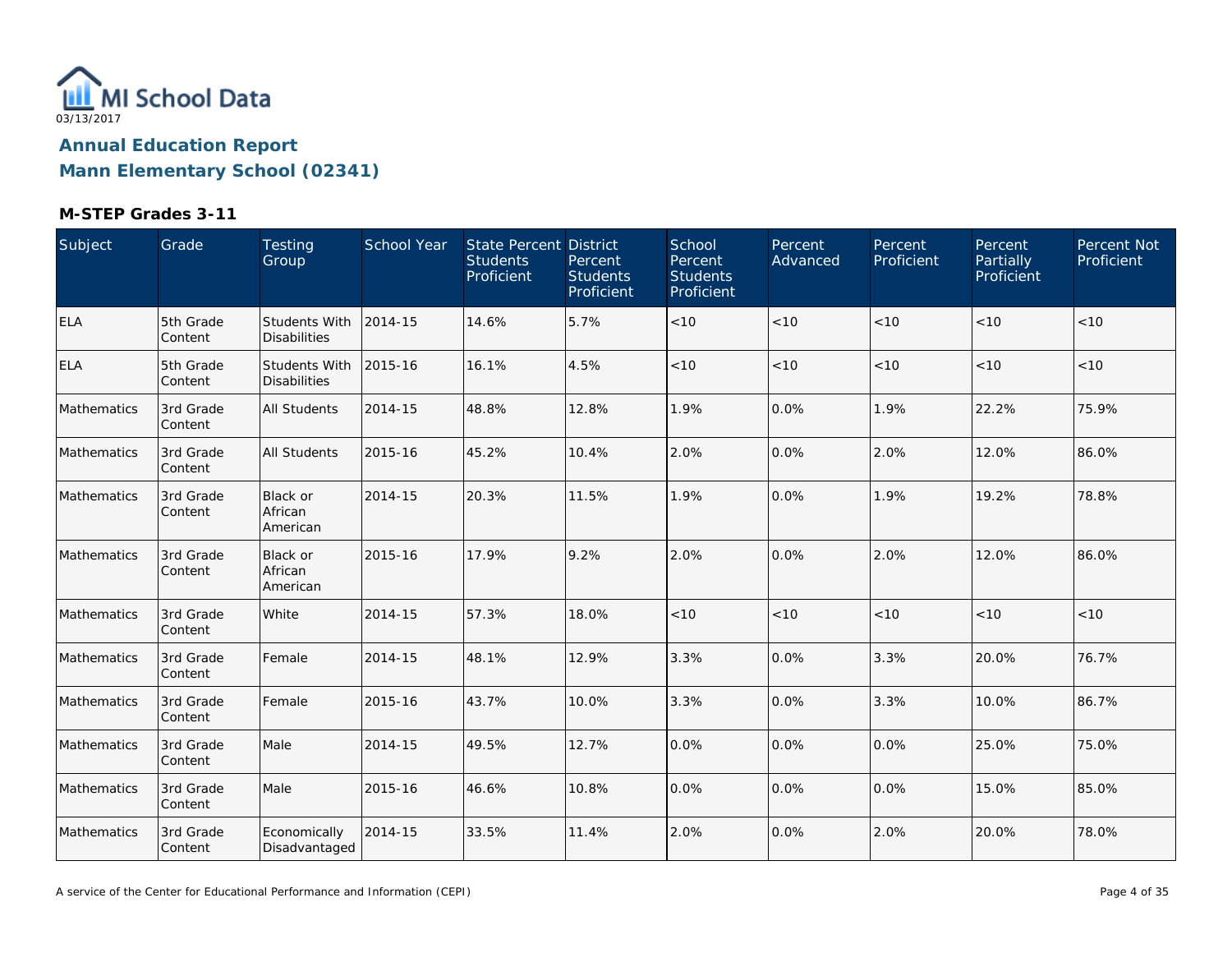

| Subject     | Grade                | Testing<br>Group                            | <b>School Year</b> | State Percent District<br><b>Students</b><br>Proficient | Percent<br><b>Students</b><br>Proficient | School<br>Percent<br><b>Students</b><br>Proficient | Percent<br>Advanced | Percent<br>Proficient | Percent<br>Partially<br>Proficient | Percent Not<br>Proficient |
|-------------|----------------------|---------------------------------------------|--------------------|---------------------------------------------------------|------------------------------------------|----------------------------------------------------|---------------------|-----------------------|------------------------------------|---------------------------|
| Mathematics | 3rd Grade<br>Content | Economically<br>Disadvantaged               | 2015-16            | 30.1%                                                   | 9.8%                                     | 2.6%                                               | 0.0%                | 2.6%                  | 10.5%                              | 86.8%                     |
| Mathematics | 3rd Grade<br>Content | Students With<br><b>Disabilities</b>        | 2014-15            | 24.5%                                                   | 9.9%                                     | < 10                                               | < 10                | < 10                  | < 10                               | < 10                      |
| Mathematics | 3rd Grade<br>Content | <b>Students With</b><br><b>Disabilities</b> | 2015-16            | 21.4%                                                   | 7.1%                                     | < 10                                               | < 10                | < 10                  | < 10                               | < 10                      |
| Mathematics | 4th Grade<br>Content | <b>All Students</b>                         | 2014-15            | 41.4%                                                   | 7.6%                                     | 2.4%                                               | 0.0%                | 2.4%                  | 26.8%                              | 70.7%                     |
| Mathematics | 4th Grade<br>Content | <b>All Students</b>                         | 2015-16            | 44.0%                                                   | 7.2%                                     | 4.4%                                               | 0.0%                | 4.4%                  | 26.7%                              | 68.9%                     |
| Mathematics | 4th Grade<br>Content | <b>Black or</b><br>African<br>American      | 2014-15            | 13.2%                                                   | 6.2%                                     | 2.4%                                               | 0.0%                | 2.4%                  | 26.8%                              | 70.7%                     |
| Mathematics | 4th Grade<br>Content | <b>Black or</b><br>African<br>American      | 2015-16            | 15.1%                                                   | 5.9%                                     | 4.5%                                               | 0.0%                | 4.5%                  | 25.0%                              | 70.5%                     |
| Mathematics | 4th Grade<br>Content | White                                       | 2015-16            | 52.3%                                                   | 5.6%                                     | < 10                                               | < 10                | < 10                  | < 10                               | $<10$                     |
| Mathematics | 4th Grade<br>Content | Female                                      | 2014-15            | 40.3%                                                   | 7.9%                                     | 0.0%                                               | 0.0%                | 0.0%                  | 27.3%                              | 72.7%                     |
| Mathematics | 4th Grade<br>Content | Female                                      | 2015-16            | 42.1%                                                   | 7.8%                                     | 4.2%                                               | 0.0%                | 4.2%                  | 16.7%                              | 79.2%                     |
| Mathematics | 4th Grade<br>Content | Male                                        | 2014-15            | 42.4%                                                   | 7.4%                                     | 5.3%                                               | 0.0%                | 5.3%                  | 26.3%                              | 68.4%                     |
| Mathematics | 4th Grade<br>Content | Male                                        | 2015-16            | 45.8%                                                   | 6.6%                                     | 4.8%                                               | 0.0%                | 4.8%                  | 38.1%                              | 57.1%                     |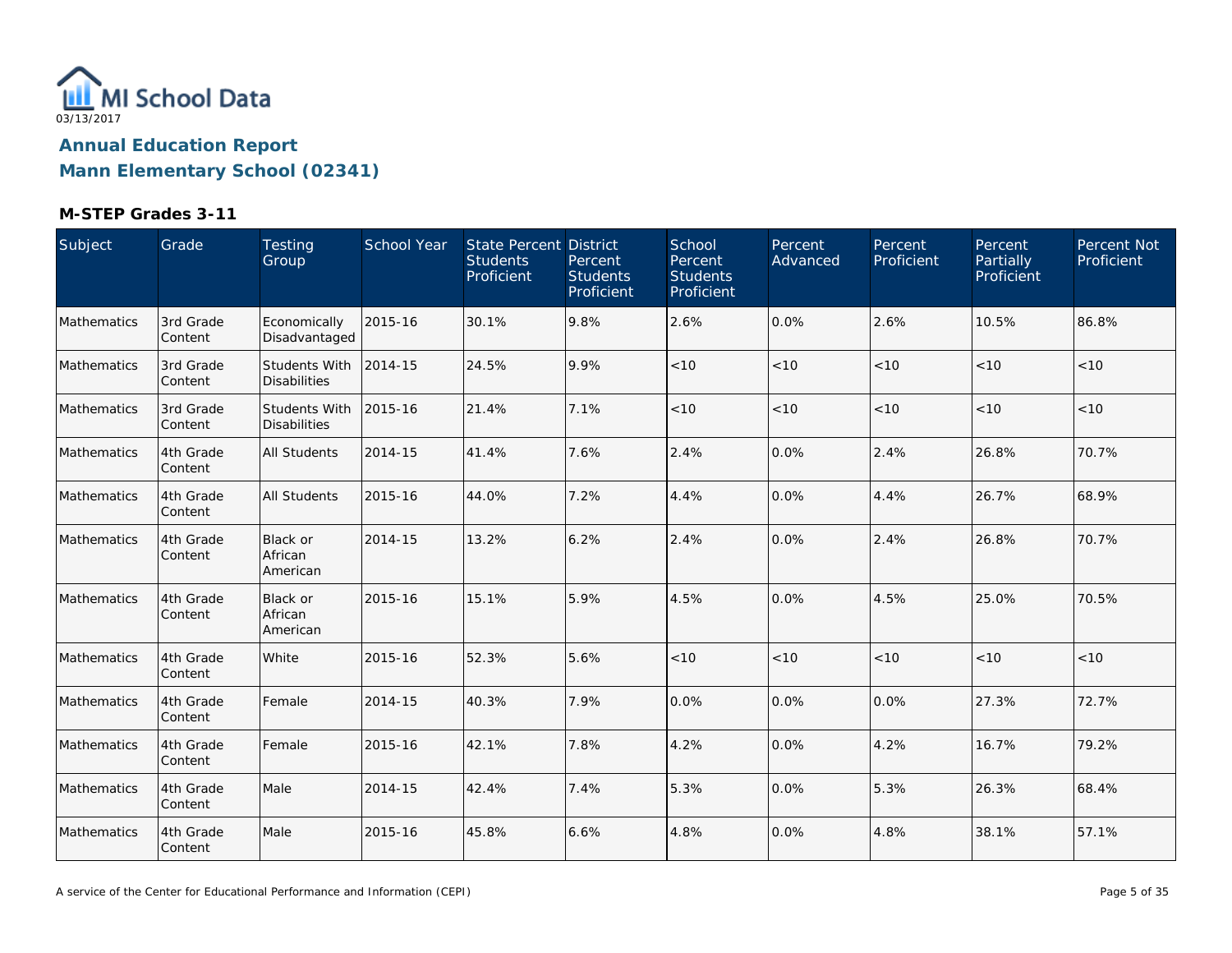

| Subject     | Grade                | Testing<br>Group                            | School Year | State Percent District<br><b>Students</b><br>Proficient | Percent<br><b>Students</b><br>Proficient | School<br>Percent<br><b>Students</b><br>Proficient | Percent<br>Advanced | Percent<br>Proficient | Percent<br>Partially<br>Proficient | Percent Not<br>Proficient |
|-------------|----------------------|---------------------------------------------|-------------|---------------------------------------------------------|------------------------------------------|----------------------------------------------------|---------------------|-----------------------|------------------------------------|---------------------------|
| Mathematics | 4th Grade<br>Content | Economically<br>Disadvantaged               | 2014-15     | 25.4%                                                   | 6.9%                                     | 2.7%                                               | 0.0%                | 2.7%                  | 27.0%                              | 70.3%                     |
| Mathematics | 4th Grade<br>Content | Economically<br>Disadvantaged               | 2015-16     | 27.9%                                                   | 6.6%                                     | 5.0%                                               | 0.0%                | 5.0%                  | 25.0%                              | 70.0%                     |
| Mathematics | 4th Grade<br>Content | <b>Students With</b><br><b>Disabilities</b> | 2014-15     | 17.2%                                                   | 3.7%                                     | < 10                                               | < 10                | < 10                  | < 10                               | < 10                      |
| Mathematics | 5th Grade<br>Content | <b>All Students</b>                         | 2014-15     | 33.4%                                                   | 4.1%                                     | 0.0%                                               | 0.0%                | 0.0%                  | 12.2%                              | 87.8%                     |
| Mathematics | 5th Grade<br>Content | <b>All Students</b>                         | 2015-16     | 33.8%                                                   | 2.5%                                     | 0.0%                                               | 0.0%                | 0.0%                  | 12.5%                              | 87.5%                     |
| Mathematics | 5th Grade<br>Content | <b>Black or</b><br>African<br>American      | 2014-15     | 9.1%                                                    | 3.2%                                     | 0.0%                                               | 0.0%                | 0.0%                  | 12.2%                              | 87.8%                     |
| Mathematics | 5th Grade<br>Content | Black or<br>African<br>American             | 2015-16     | 8.2%                                                    | 2.1%                                     | 0.0%                                               | 0.0%                | 0.0%                  | 12.5%                              | 87.5%                     |
| Mathematics | 5th Grade<br>Content | Female                                      | 2014-15     | 32.6%                                                   | 4.0%                                     | 0.0%                                               | 0.0%                | 0.0%                  | 14.3%                              | 85.7%                     |
| Mathematics | 5th Grade<br>Content | Female                                      | 2015-16     | 31.7%                                                   | 2.2%                                     | 0.0%                                               | 0.0%                | 0.0%                  | 9.5%                               | 90.5%                     |
| Mathematics | 5th Grade<br>Content | Male                                        | 2014-15     | 34.1%                                                   | 4.1%                                     | 0.0%                                               | 0.0%                | 0.0%                  | 10.0%                              | 90.0%                     |
| Mathematics | 5th Grade<br>Content | Male                                        | 2015-16     | 35.8%                                                   | 2.8%                                     | 0.0%                                               | 0.0%                | 0.0%                  | 18.2%                              | 81.8%                     |
| Mathematics | 5th Grade<br>Content | Economically<br>Disadvantaged               | 2014-15     | 18.2%                                                   | 3.4%                                     | 0.0%                                               | 0.0%                | 0.0%                  | 13.9%                              | 86.1%                     |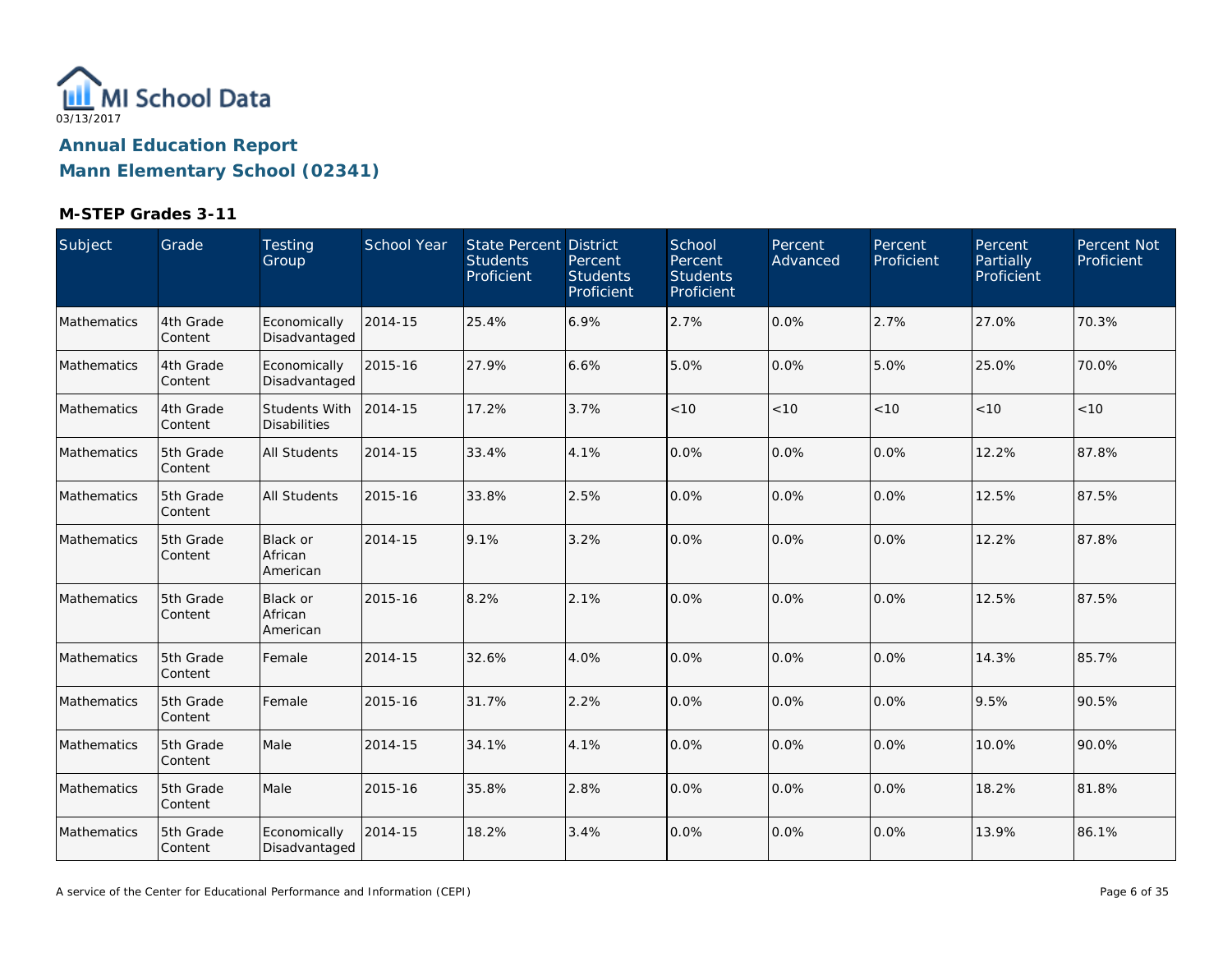

| Subject     | Grade                | Testing<br>Group                            | School Year | State Percent District<br><b>Students</b><br>Proficient | Percent<br><b>Students</b><br>Proficient | School<br>Percent<br><b>Students</b><br>Proficient | Percent<br>Advanced | Percent<br>Proficient | Percent<br>Partially<br>Proficient | Percent Not<br>Proficient |
|-------------|----------------------|---------------------------------------------|-------------|---------------------------------------------------------|------------------------------------------|----------------------------------------------------|---------------------|-----------------------|------------------------------------|---------------------------|
| Mathematics | 5th Grade<br>Content | Economically<br>Disadvantaged               | 2015-16     | 17.7%                                                   | 2.0%                                     | 0.0%                                               | 0.0%                | 0.0%                  | 12.5%                              | 87.5%                     |
| Mathematics | 5th Grade<br>Content | Students With<br><b>Disabilities</b>        | 2014-15     | 9.4%                                                    | 1.3%                                     | < 10                                               | < 10                | < 10                  | < 10                               | < 10                      |
| Mathematics | 5th Grade<br>Content | <b>Students With</b><br><b>Disabilities</b> | 2015-16     | 10.2%                                                   | 1.1%                                     | < 10                                               | < 10                | < 10                  | < 10                               | $<10$                     |
| Science     | 4th Grade<br>Content | <b>All Students</b>                         | 2014-15     | 12.4%                                                   | 1.4%                                     | 2.4%                                               | 0.0%                | 2.4%                  | 9.8%                               | 87.8%                     |
| Science     | 4th Grade<br>Content | <b>All Students</b>                         | 2015-16     | 14.7%                                                   | 1.8%                                     | 2.1%                                               | 0.0%                | 2.1%                  | 6.3%                               | 91.7%                     |
| Science     | 4th Grade<br>Content | Black or<br>African<br>American             | 2014-15     | 2.0%                                                    | 1.0%                                     | 2.4%                                               | 0.0%                | 2.4%                  | 9.8%                               | 87.8%                     |
| Science     | 4th Grade<br>Content | Black or<br>African<br>American             | 2015-16     | 2.4%                                                    | 1.8%                                     | 2.1%                                               | 0.0%                | 2.1%                  | 6.4%                               | 91.5%                     |
| Science     | 4th Grade<br>Content | White                                       | 2015-16     | 18.4%                                                   | 2.2%                                     | < 10                                               | $<10$               | $<10$                 | < 10                               | $<10$                     |
| Science     | 4th Grade<br>Content | Female                                      | 2014-15     | 10.4%                                                   | 1.0%                                     | 4.5%                                               | 0.0%                | 4.5%                  | 4.5%                               | 90.9%                     |
| Science     | 4th Grade<br>Content | Female                                      | 2015-16     | 13.0%                                                   | 1.8%                                     | 0.0%                                               | 0.0%                | 0.0%                  | 8.3%                               | 91.7%                     |
| Science     | 4th Grade<br>Content | Male                                        | 2014-15     | 14.3%                                                   | 1.8%                                     | 0.0%                                               | 0.0%                | 0.0%                  | 15.8%                              | 84.2%                     |
| Science     | 4th Grade<br>Content | Male                                        | 2015-16     | 16.4%                                                   | 1.8%                                     | 4.2%                                               | 0.0%                | 4.2%                  | 4.2%                               | 91.7%                     |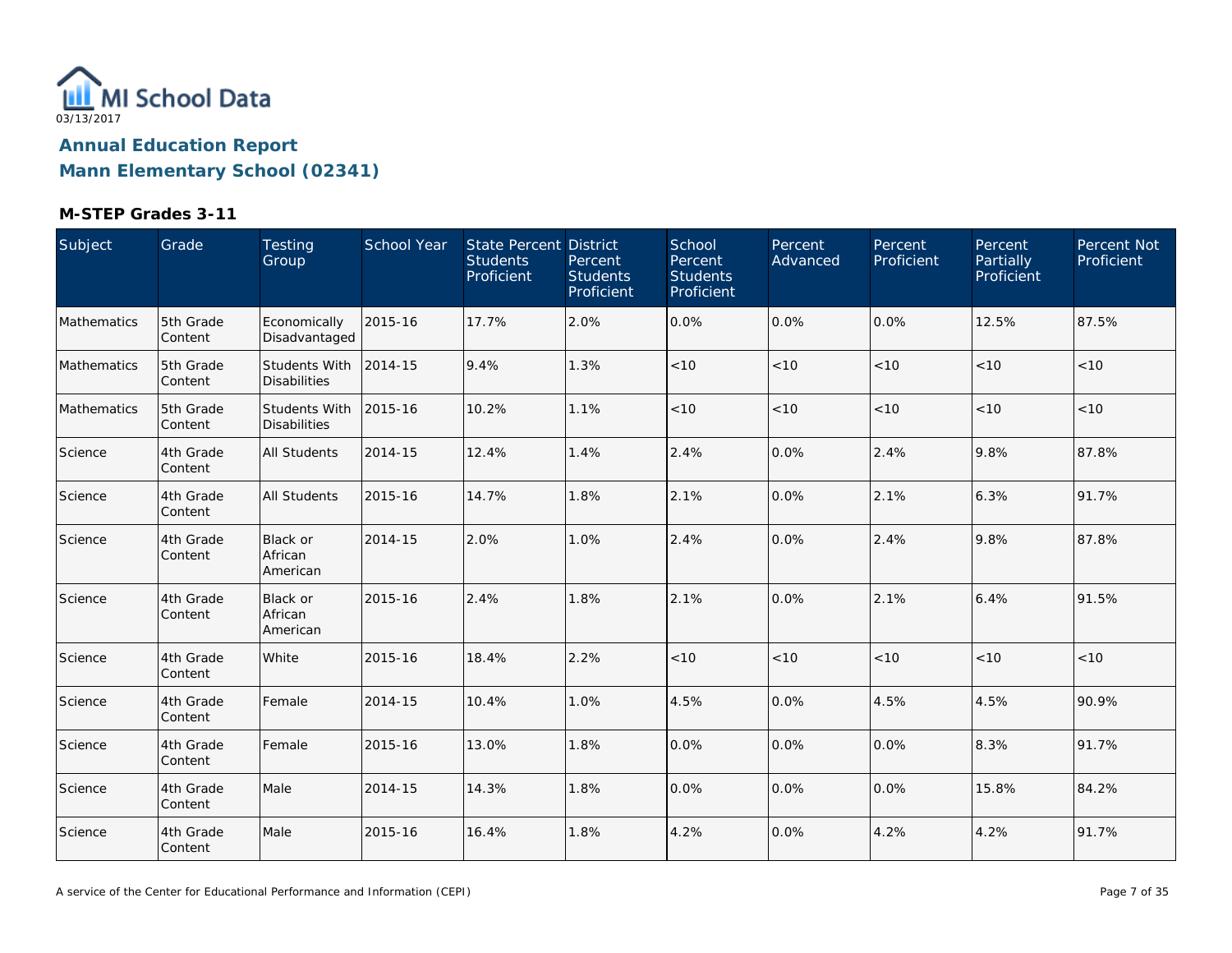

| Subject               | Grade                | Testing<br>Group                            | <b>School Year</b> | <b>State Percent District</b><br><b>Students</b><br>Proficient | Percent<br><b>Students</b><br>Proficient | School<br>Percent<br><b>Students</b><br>Proficient | Percent<br>Advanced | Percent<br>Proficient | Percent<br>Partially<br>Proficient | Percent Not<br>Proficient |
|-----------------------|----------------------|---------------------------------------------|--------------------|----------------------------------------------------------------|------------------------------------------|----------------------------------------------------|---------------------|-----------------------|------------------------------------|---------------------------|
| Science               | 4th Grade<br>Content | Economically<br>Disadvantaged               | 2014-15            | 5.5%                                                           | 1.3%                                     | 2.7%                                               | 0.0%                | 2.7%                  | 10.8%                              | 86.5%                     |
| Science               | 4th Grade<br>Content | Economically<br>Disadvantaged               | 2015-16            | 6.6%                                                           | 1.8%                                     | 2.4%                                               | 0.0%                | 2.4%                  | 7.1%                               | 90.5%                     |
| Science               | 4th Grade<br>Content | <b>Students With</b><br><b>Disabilities</b> | 2014-15            | 4.6%                                                           | 0.5%                                     | < 10                                               | < 10                | < 10                  | < 10                               | < 10                      |
| Science               | 4th Grade<br>Content | <b>Students With</b><br><b>Disabilities</b> | 2015-16            | 5.3%                                                           | 0.7%                                     | < 10                                               | < 10                | < 10                  | < 10                               | < 10                      |
| <b>Social Studies</b> | 5th Grade<br>Content | <b>All Students</b>                         | 2014-15            | 22.2%                                                          | 3.2%                                     | 0.0%                                               | 0.0%                | 0.0%                  | 61.0%                              | 39.0%                     |
| <b>Social Studies</b> | 5th Grade<br>Content | <b>All Students</b>                         | 2015-16            | 18.9%                                                          | 2.8%                                     | 2.9%                                               | 0.0%                | 2.9%                  | 40.0%                              | 57.1%                     |
| Social Studies        | 5th Grade<br>Content | <b>Black or</b><br>African<br>American      | 2014-15            | 5.4%                                                           | 2.5%                                     | 0.0%                                               | 0.0%                | $0.0\%$               | 61.0%                              | 39.0%                     |
| <b>Social Studies</b> | 5th Grade<br>Content | <b>Black or</b><br>African<br>American      | 2015-16            | 4.3%                                                           | 1.8%                                     | 2.9%                                               | 0.0%                | 2.9%                  | 40.0%                              | 57.1%                     |
| Social Studies        | 5th Grade<br>Content | Female                                      | 2014-15            | 20.6%                                                          | 3.3%                                     | 0.0%                                               | 0.0%                | $0.0\%$               | 66.7%                              | 33.3%                     |
| <b>Social Studies</b> | 5th Grade<br>Content | Female                                      | 2015-16            | 16.7%                                                          | 2.8%                                     | 4.5%                                               | 0.0%                | 4.5%                  | 45.5%                              | 50.0%                     |
| <b>Social Studies</b> | 5th Grade<br>Content | Male                                        | 2014-15            | 23.8%                                                          | 3.2%                                     | 0.0%                                               | 0.0%                | $0.0\%$               | 55.0%                              | 45.0%                     |
| Social Studies        | 5th Grade<br>Content | Male                                        | 2015-16            | 21.0%                                                          | 2.8%                                     | 0.0%                                               | 0.0%                | 0.0%                  | 30.8%                              | 69.2%                     |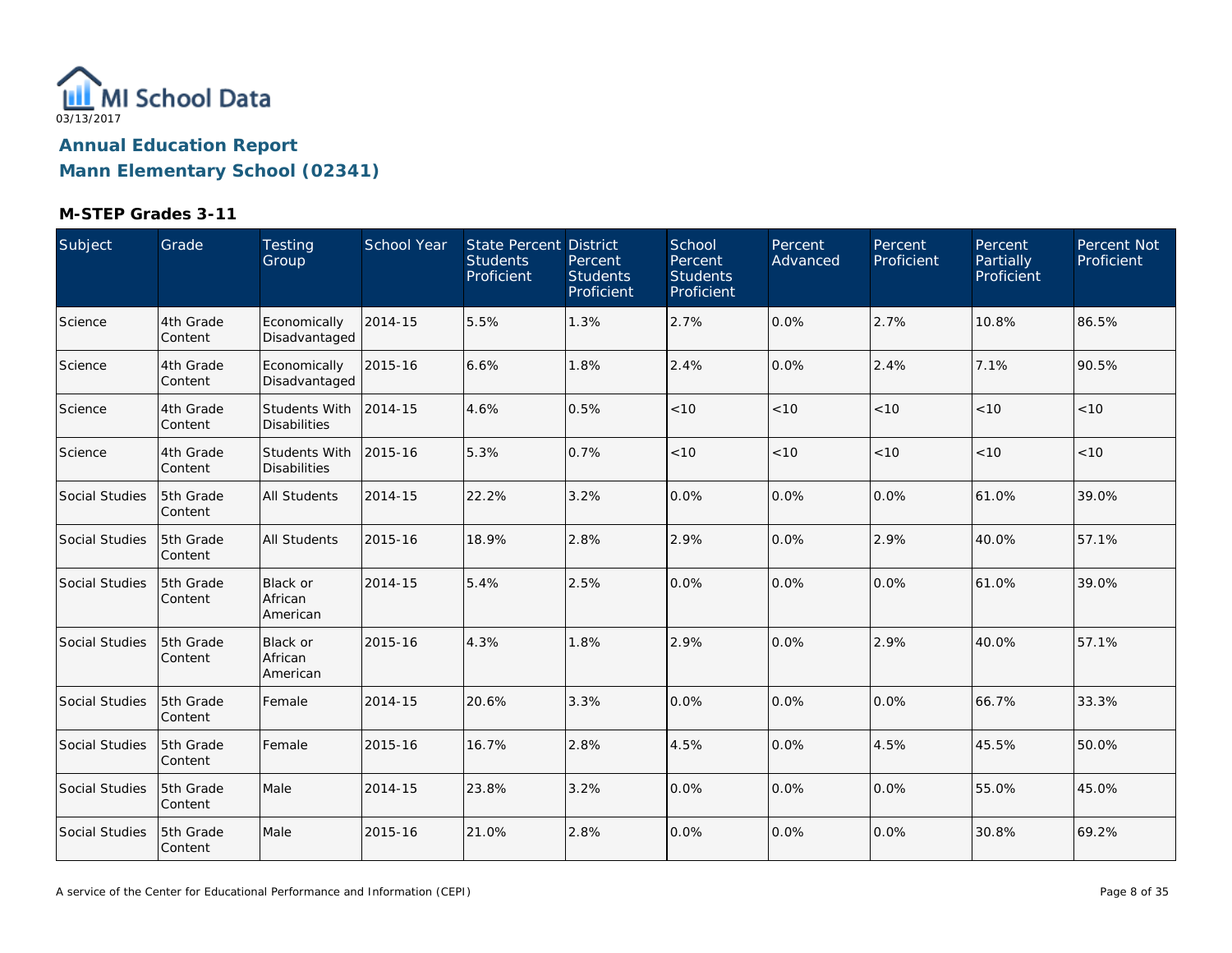

| Subject        | Grade                       | <b>Testing</b><br>Group              | School Year  | State Percent District<br><b>Students</b><br>Proficient | Percent<br><b>Students</b><br>Proficient | School<br>Percent<br><b>Students</b><br>Proficient | Percent<br>Advanced | Percent<br>Proficient | Percent<br>Partially<br>Proficient | <b>Percent Not</b><br>Proficient |
|----------------|-----------------------------|--------------------------------------|--------------|---------------------------------------------------------|------------------------------------------|----------------------------------------------------|---------------------|-----------------------|------------------------------------|----------------------------------|
| Social Studies | 5th Grade<br>Content        | Economically<br>Disadvantaged        | 2014-15      | 10.9%                                                   | 2.6%                                     | 0.0%                                               | 0.0%                | $0.0\%$               | 63.9%                              | 36.1%                            |
| Social Studies | 5th Grade<br>lContent       | Economically<br>Disadvantaged        | $ 2015 - 16$ | 8.5%                                                    | 2.4%                                     | 3.8%                                               | $0.0\%$             | 3.8%                  | 26.9%                              | 69.2%                            |
| Social Studies | 5th Grade<br>lContent       | <b>Students With</b><br>Disabilities | 2014-15      | 6.9%                                                    | 2.4%                                     | < 10                                               | <10                 | < 10                  | < 10                               | < 10                             |
| Social Studies | 5th Grade<br><b>Content</b> | Students With <br>Disabilities       | $ 2015 - 16$ | 5.6%                                                    | 1.2%                                     | < 10                                               | < 10                | < 10                  | < 10                               | < 10                             |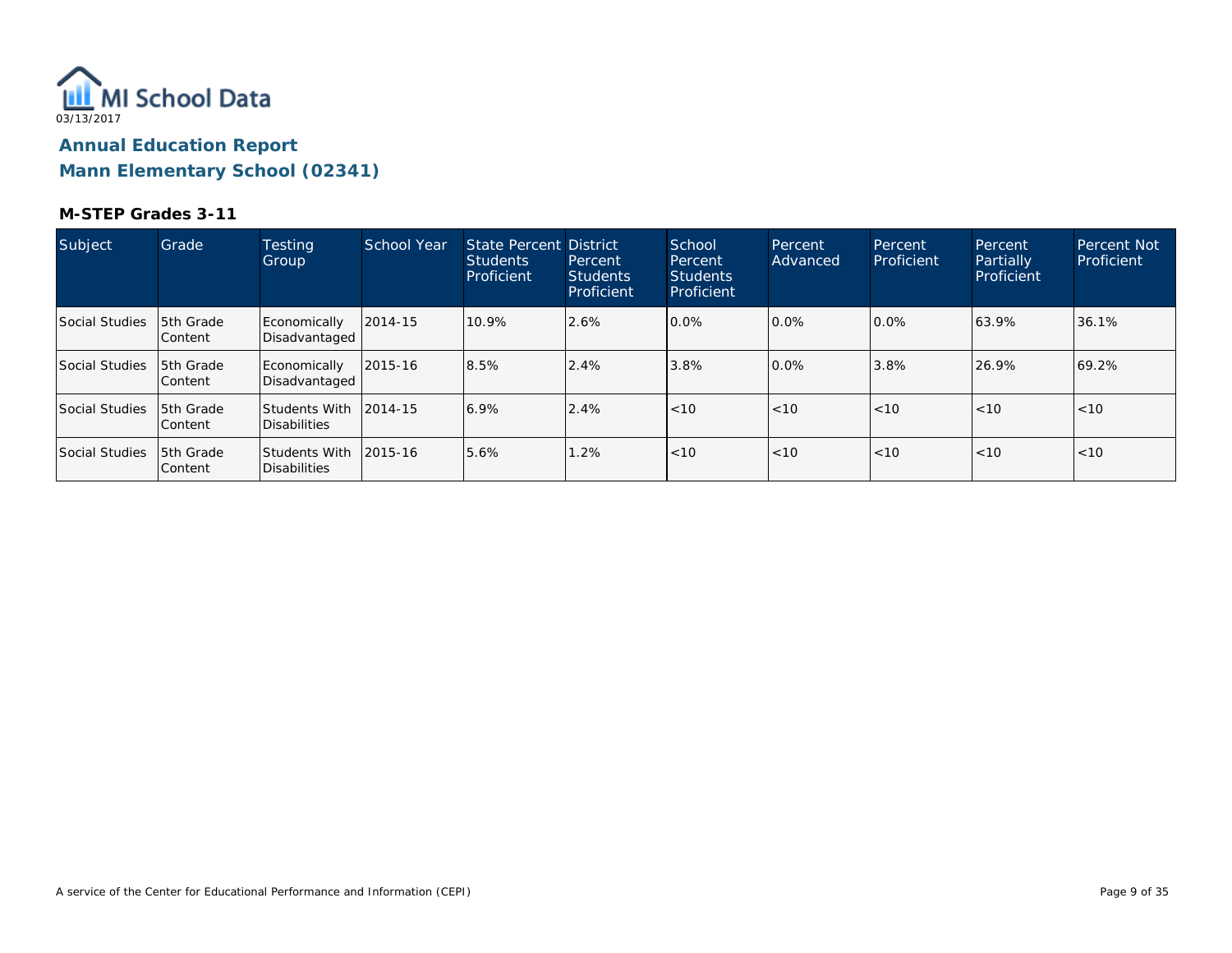

**SAT**

| Location<br><b>Name</b> | School Year | Subject | <b>Student</b><br>Group | Mean SAT<br>Score | <b>Benchmark</b> | Met or<br>Exceeded | % Met or<br>Exceeded | Did Not Meet % Did Not | Meet | Number<br>Assessed |
|-------------------------|-------------|---------|-------------------------|-------------------|------------------|--------------------|----------------------|------------------------|------|--------------------|
|-------------------------|-------------|---------|-------------------------|-------------------|------------------|--------------------|----------------------|------------------------|------|--------------------|

No Data to Display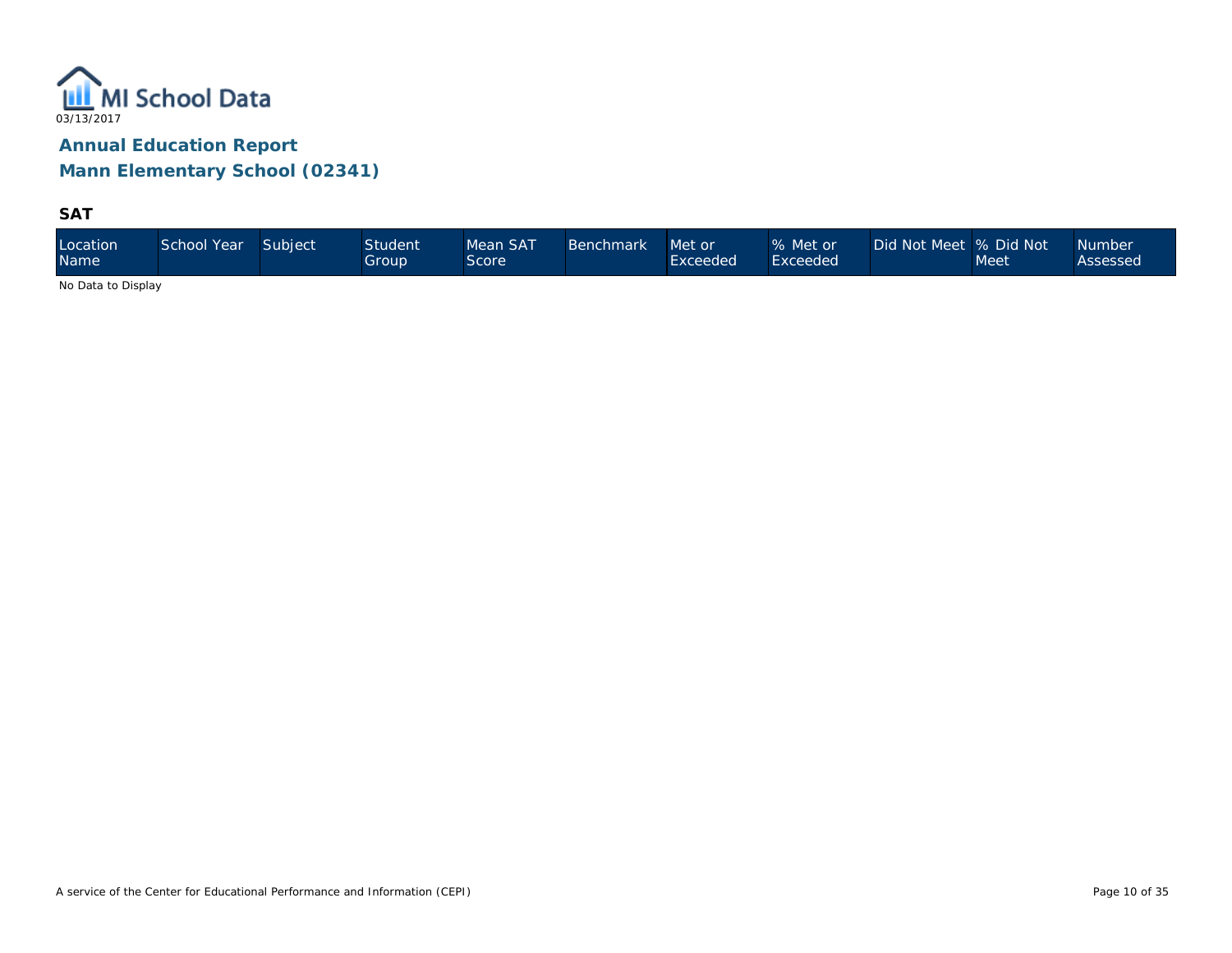

### **MI-Access Functional Independence**

| Subject        | Grade                | Testing Group School Year           |         | <b>State Percent</b><br><b>Students</b><br>Proficient | <b>District</b><br>Percent<br><b>Students</b><br>Proficient | <b>School Percent Percent</b><br><b>Students</b><br>Proficient | Surpassed | Percent<br>Attained | Percent<br>Emerging |
|----------------|----------------------|-------------------------------------|---------|-------------------------------------------------------|-------------------------------------------------------------|----------------------------------------------------------------|-----------|---------------------|---------------------|
| <b>ELA</b>     | 5th Grade<br>Content | <b>All Students</b>                 | 2014-15 | 66.4%                                                 | 48.7%                                                       | < 10                                                           | < 10      | < 10                | < 10                |
| Mathematics    | 5th Grade<br>Content | <b>All Students</b>                 | 2014-15 | 65.5%                                                 | 50.5%                                                       | < 10                                                           | < 10      | < 10                | < 10                |
| Social Studies | 5th Grade<br>Content | <b>All Students</b>                 | 2014-15 | 39.7%                                                 | 18.8%                                                       | < 10                                                           | < 10      | < 10                | < 10                |
| <b>ELA</b>     | 5th Grade<br>Content | <b>Black or African</b><br>American | 2014-15 | 56.1%                                                 | 53.6%                                                       | < 10                                                           | < 10      | < 10                | < 10                |
| Mathematics    | 5th Grade<br>Content | Black or African<br>American        | 2014-15 | 57.9%                                                 | 51.6%                                                       | < 10                                                           | < 10      | < 10                | < 10                |
| Social Studies | 5th Grade<br>Content | <b>Black or African</b><br>American | 2014-15 | 30.4%                                                 | 18.3%                                                       | < 10                                                           | < 10      | < 10                | < 10                |
| <b>ELA</b>     | 5th Grade<br>Content | Female                              | 2014-15 | 68.3%                                                 | 50.0%                                                       | < 10                                                           | < 10      | < 10                | < 10                |
| Mathematics    | 5th Grade<br>Content | Female                              | 2014-15 | 61.4%                                                 | 44.7%                                                       | < 10                                                           | < 10      | < 10                | < 10                |
| Social Studies | 5th Grade<br>Content | Female                              | 2014-15 | 38.5%                                                 | 18.4%                                                       | $<10$                                                          | $<10$     | < 10                | < 10                |
| <b>ELA</b>     | 5th Grade<br>Content | Male                                | 2014-15 | 65.3%                                                 | 48.0%                                                       | $<10$                                                          | < 10      | < 10                | < 10                |
| Mathematics    | 5th Grade<br>Content | Male                                | 2014-15 | 67.8%                                                 | 53.8%                                                       | $<10$                                                          | $<10$     | < 10                | < 10                |
| Social Studies | 5th Grade<br>Content | Male                                | 2014-15 | 40.4%                                                 | 19.0%                                                       | < 10                                                           | < 10      | < 10                | < 10                |
| <b>ELA</b>     | 5th Grade<br>Content | Economically<br>Disadvantaged       | 2014-15 | 66.0%                                                 | 47.1%                                                       | < 10                                                           | < 10      | < 10                | < 10                |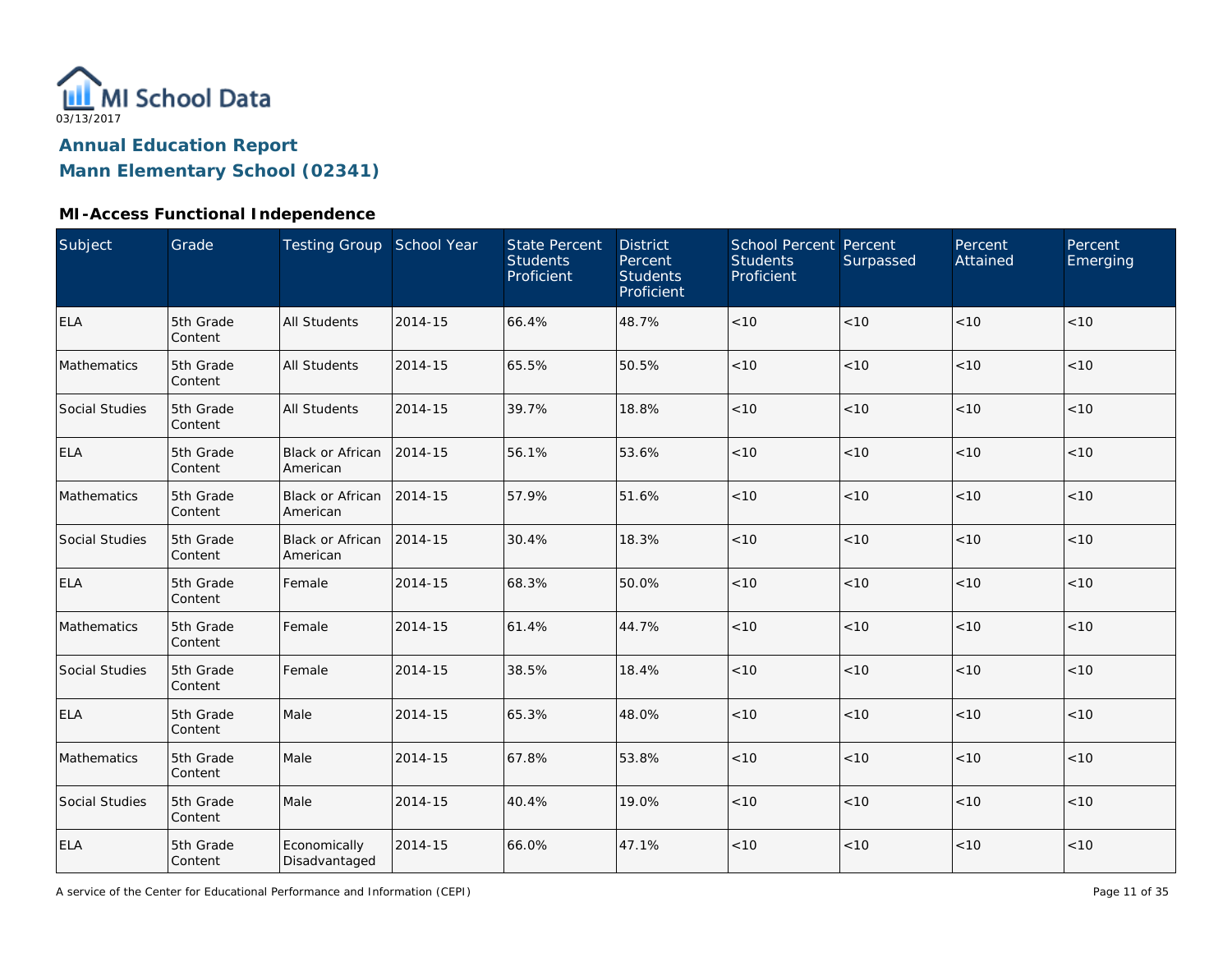

#### **MI-Access Functional Independence**

| Subject        | Grade                | Testing Group School Year     |         | <b>State Percent</b><br><b>Students</b><br>Proficient | <b>District</b><br>Percent<br><b>Students</b><br>Proficient | School Percent Percent<br>Students<br>Proficient | Surpassed | Percent<br>Attained | Percent<br><b>Emerging</b> |
|----------------|----------------------|-------------------------------|---------|-------------------------------------------------------|-------------------------------------------------------------|--------------------------------------------------|-----------|---------------------|----------------------------|
| Mathematics    | 5th Grade<br>Content | Economically<br>Disadvantaged | 2014-15 | 66.3%                                                 | 50.5%                                                       | < 10                                             | < 10      | < 10                | < 10                       |
| Social Studies | 5th Grade<br>Content | Economically<br>Disadvantaged | 2014-15 | 40.8%                                                 | 20.2%                                                       | < 10                                             | < 10      | < 10                | < 10                       |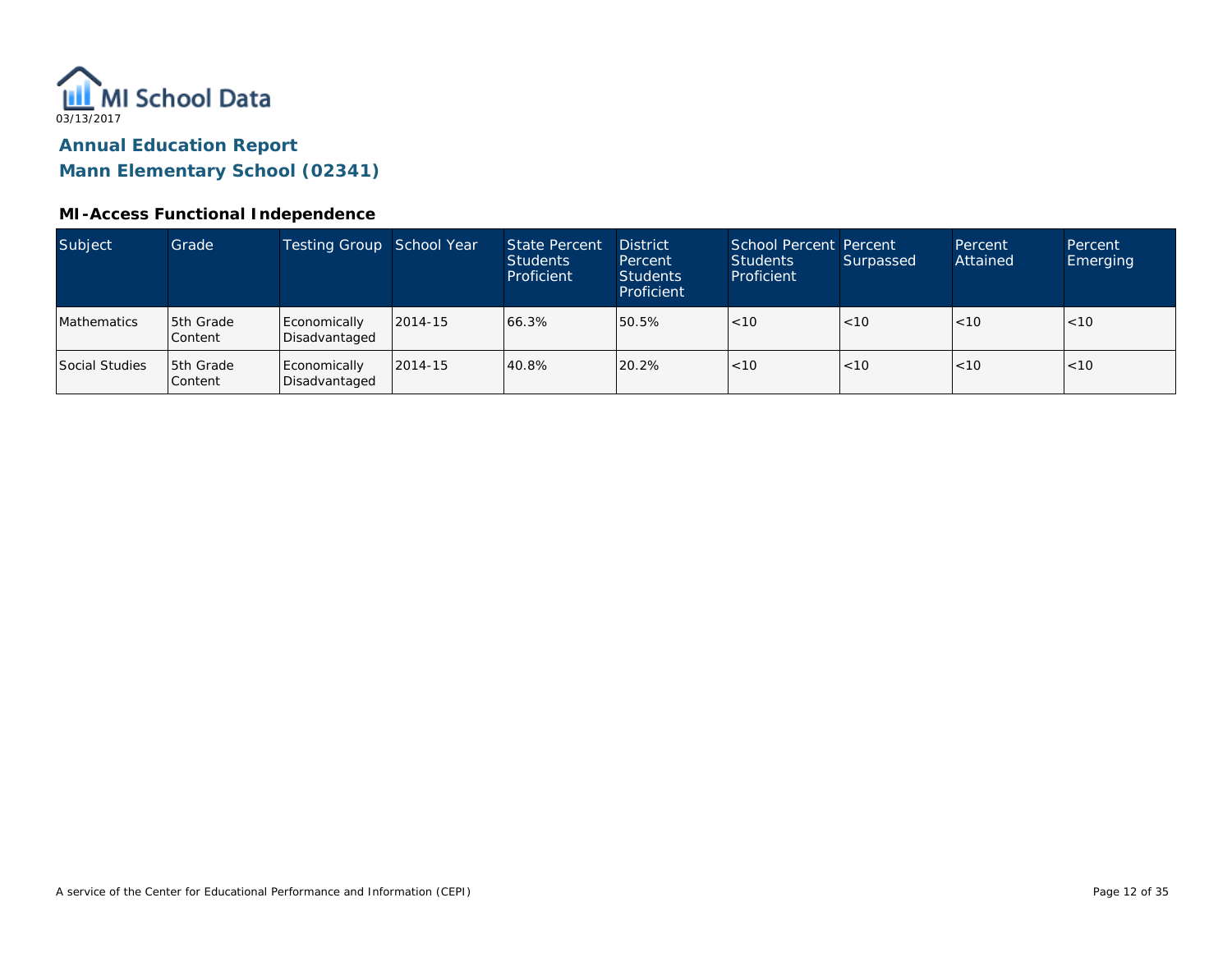

# **Annual Education Report**

# **Mann Elementary School (02341)**

### **MI-Access Supported Independence**

| Subject     | Grade                | Testing Group School Year           |         | <b>State Percent</b><br><b>Students</b><br>Proficient | <b>District</b><br>Percent<br><b>Students</b><br>Proficient | School Percent Percent<br><b>Students</b><br>Proficient | Surpassed | Percent<br>Attained | Percent<br>Emerging |
|-------------|----------------------|-------------------------------------|---------|-------------------------------------------------------|-------------------------------------------------------------|---------------------------------------------------------|-----------|---------------------|---------------------|
| <b>ELA</b>  | 3rd Grade<br>Content | <b>All Students</b>                 | 2014-15 | 80.6%                                                 | 87.0%                                                       | < 10                                                    | < 10      | < 10                | < 10                |
| Mathematics | 3rd Grade<br>Content | <b>All Students</b>                 | 2014-15 | 73.8%                                                 | 84.8%                                                       | < 10                                                    | < 10      | < 10                | < 10                |
| <b>ELA</b>  | 3rd Grade<br>Content | <b>Black or African</b><br>American | 2014-15 | 78.2%                                                 | 87.8%                                                       | < 10                                                    | < 10      | < 10                | < 10                |
| Mathematics | 3rd Grade<br>Content | Black or African<br>American        | 2014-15 | 76.3%                                                 | 82.9%                                                       | < 10                                                    | < 10      | < 10                | < 10                |
| <b>ELA</b>  | 3rd Grade<br>Content | Male                                | 2014-15 | 81.7%                                                 | 90.3%                                                       | < 10                                                    | < 10      | < 10                | < 10                |
| Mathematics | 3rd Grade<br>Content | Male                                | 2014-15 | 74.2%                                                 | 87.1%                                                       | < 10                                                    | < 10      | < 10                | < 10                |
| <b>ELA</b>  | 3rd Grade<br>Content | Economically<br>Disadvantaged       | 2014-15 | 81.0%                                                 | 89.5%                                                       | < 10                                                    | < 10      | < 10                | < 10                |
| Mathematics | 3rd Grade<br>Content | Economically<br>Disadvantaged       | 2014-15 | 76.9%                                                 | 86.8%                                                       | < 10                                                    | < 10      | < 10                | < 10                |
| <b>ELA</b>  | 4th Grade<br>Content | <b>All Students</b>                 | 2014-15 | 83.3%                                                 | 81.6%                                                       | $<10$                                                   | < 10      | < 10                | < 10                |
| <b>ELA</b>  | 4th Grade<br>Content | <b>All Students</b>                 | 2015-16 | 78.6%                                                 | 82.7%                                                       | $<10$                                                   | < 10      | < 10                | < 10                |
| Mathematics | 4th Grade<br>Content | <b>All Students</b>                 | 2014-15 | 79.2%                                                 | 92.1%                                                       | $<10$                                                   | < 10      | < 10                | < 10                |
| Mathematics | 4th Grade<br>Content | <b>All Students</b>                 | 2015-16 | 69.4%                                                 | 70.6%                                                       | $<10$                                                   | < 10      | < 10                | < 10                |
| Science     | 4th Grade<br>Content | <b>All Students</b>                 | 2014-15 | 89.3%                                                 | 92.1%                                                       | < 10                                                    | < 10      | < 10                | < 10                |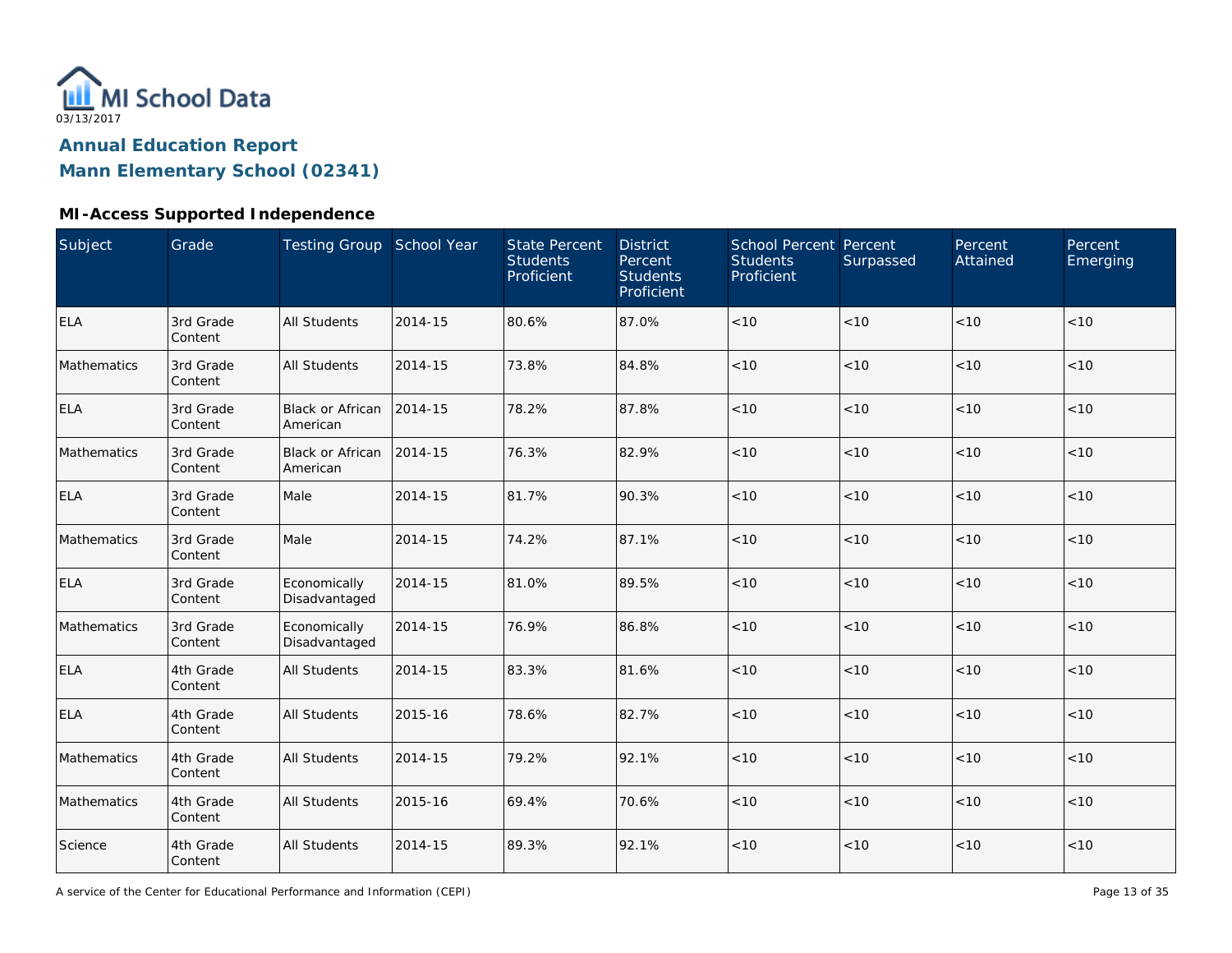

### **MI-Access Supported Independence**

| <b>Subject</b> | Grade                | Testing Group School Year           |         | <b>State Percent</b><br><b>Students</b><br>Proficient | <b>District</b><br>Percent<br><b>Students</b><br>Proficient | School Percent Percent<br><b>Students</b><br>Proficient | Surpassed | Percent<br>Attained | Percent<br>Emerging |
|----------------|----------------------|-------------------------------------|---------|-------------------------------------------------------|-------------------------------------------------------------|---------------------------------------------------------|-----------|---------------------|---------------------|
| Science        | 4th Grade<br>Content | <b>All Students</b>                 | 2015-16 | 84.6%                                                 | 92.3%                                                       | $<10$                                                   | < 10      | < 10                | < 10                |
| <b>ELA</b>     | 4th Grade<br>Content | <b>Black or African</b><br>American | 2014-15 | 86.1%                                                 | 80.6%                                                       | $<10$                                                   | < 10      | < 10                | < 10                |
| <b>ELA</b>     | 4th Grade<br>Content | <b>Black or African</b><br>American | 2015-16 | 83.1%                                                 | 85.4%                                                       | $<10$                                                   | < 10      | < 10                | < 10                |
| Mathematics    | 4th Grade<br>Content | <b>Black or African</b><br>American | 2014-15 | 88.1%                                                 | 91.7%                                                       | $<10$                                                   | < 10      | < 10                | < 10                |
| Mathematics    | 4th Grade<br>Content | <b>Black or African</b><br>American | 2015-16 | 70.8%                                                 | 70.2%                                                       | < 10                                                    | < 10      | < 10                | < 10                |
| Science        | 4th Grade<br>Content | <b>Black or African</b><br>American | 2014-15 | 89.6%                                                 | 91.7%                                                       | < 10                                                    | < 10      | < 10                | < 10                |
| Science        | 4th Grade<br>Content | <b>Black or African</b><br>American | 2015-16 | 85.4%                                                 | 91.7%                                                       | < 10                                                    | < 10      | < 10                | < 10                |
| <b>ELA</b>     | 4th Grade<br>Content | Female                              | 2015-16 | 81.8%                                                 | 84.6%                                                       | $<10$                                                   | < 10      | < 10                | < 10                |
| Mathematics    | 4th Grade<br>Content | Female                              | 2015-16 | 73.4%                                                 | 84.6%                                                       | $<10$                                                   | < 10      | < 10                | < 10                |
| Science        | 4th Grade<br>Content | Female                              | 2015-16 | 85.6%                                                 | 92.3%                                                       | $<10$                                                   | < 10      | < 10                | < 10                |
| <b>ELA</b>     | 4th Grade<br>Content | Male                                | 2014-15 | 83.2%                                                 | 82.8%                                                       | $<10$                                                   | < 10      | < 10                | < 10                |
| <b>ELA</b>     | 4th Grade<br>Content | Male                                | 2015-16 | 77.2%                                                 | 82.1%                                                       | < 10                                                    | < 10      | < 10                | < 10                |
| Mathematics    | 4th Grade<br>Content | Male                                | 2014-15 | 79.2%                                                 | 96.6%                                                       | $<10$                                                   | $<10$     | < 10                | < 10                |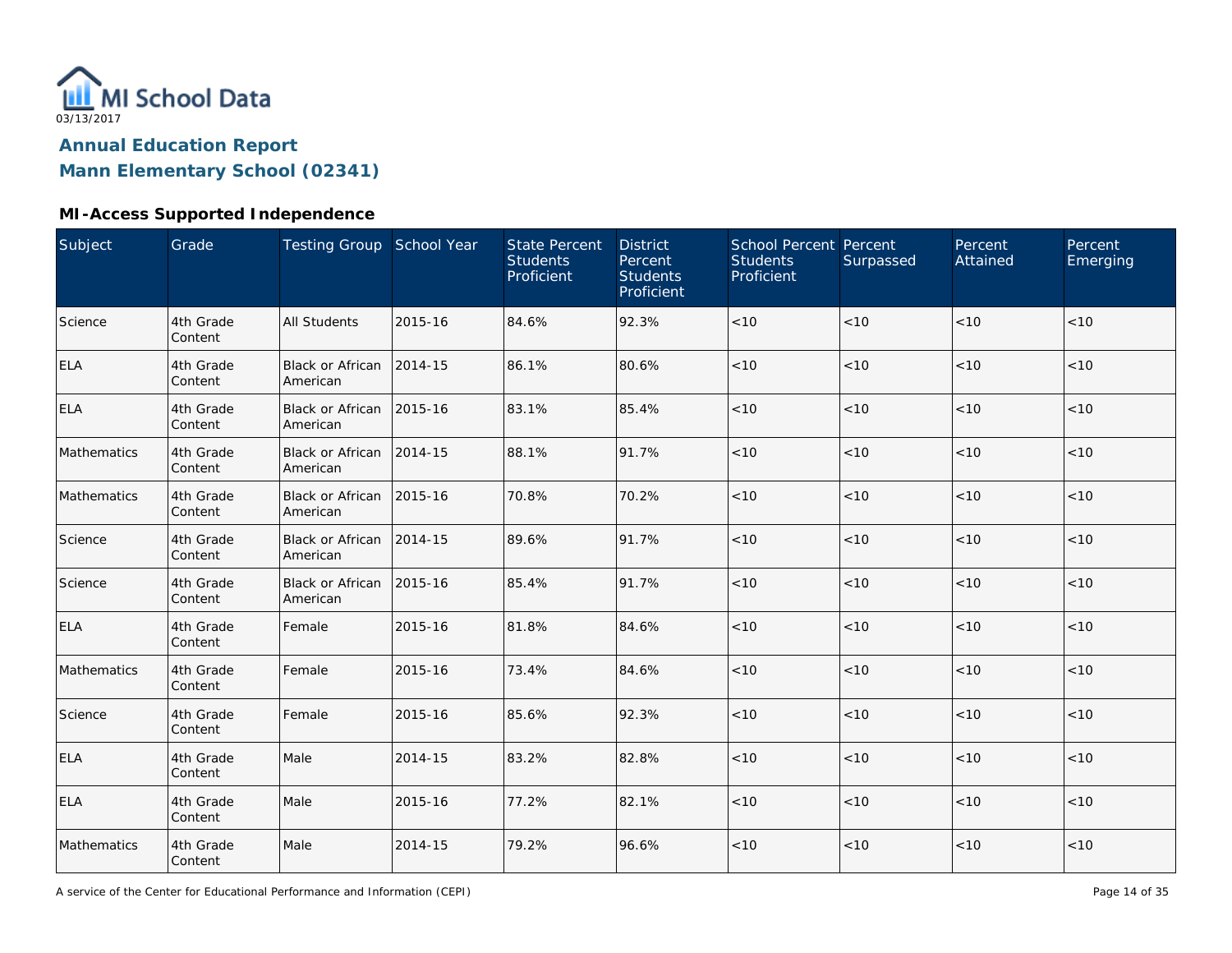

# **Annual Education Report**

**Mann Elementary School (02341)**

### **MI-Access Supported Independence**

| Subject     | Grade                | Testing Group School Year     |         | <b>State Percent</b><br><b>Students</b><br>Proficient | <b>District</b><br>Percent<br><b>Students</b><br>Proficient | School Percent Percent<br><b>Students</b><br>Proficient | Surpassed | Percent<br>Attained | Percent<br>Emerging |
|-------------|----------------------|-------------------------------|---------|-------------------------------------------------------|-------------------------------------------------------------|---------------------------------------------------------|-----------|---------------------|---------------------|
| Mathematics | 4th Grade<br>Content | Male                          | 2015-16 | 67.6%                                                 | 65.8%                                                       | < 10                                                    | < 10      | < 10                | < 10                |
| Science     | 4th Grade<br>Content | Male                          | 2014-15 | 89.4%                                                 | 93.1%                                                       | $<10$                                                   | < 10      | < 10                | $<10$               |
| Science     | 4th Grade<br>Content | Male                          | 2015-16 | 84.1%                                                 | 92.3%                                                       | $<10$                                                   | < 10      | < 10                | $<10$               |
| <b>ELA</b>  | 4th Grade<br>Content | Economically<br>Disadvantaged | 2014-15 | 84.5%                                                 | 81.3%                                                       | < 10                                                    | < 10      | < 10                | < 10                |
| <b>ELA</b>  | 4th Grade<br>Content | Economically<br>Disadvantaged | 2015-16 | 79.5%                                                 | 84.6%                                                       | < 10                                                    | < 10      | < 10                | < 10                |
| Mathematics | 4th Grade<br>Content | Economically<br>Disadvantaged | 2014-15 | 80.6%                                                 | 93.8%                                                       | < 10                                                    | < 10      | < 10                | < 10                |
| Mathematics | 4th Grade<br>Content | Economically<br>Disadvantaged | 2015-16 | 72.2%                                                 | 71.8%                                                       | < 10                                                    | < 10      | < 10                | < 10                |
| Science     | 4th Grade<br>Content | Economically<br>Disadvantaged | 2014-15 | 91.3%                                                 | 90.6%                                                       | < 10                                                    | < 10      | < 10                | < 10                |
| Science     | 4th Grade<br>Content | Economically<br>Disadvantaged | 2015-16 | 86.4%                                                 | 89.7%                                                       | $<10$                                                   | < 10      | < 10                | $<10$               |
| <b>ELA</b>  | 5th Grade<br>Content | <b>All Students</b>           | 2014-15 | 86.8%                                                 | 90.7%                                                       | < 10                                                    | < 10      | < 10                | < 10                |
| <b>ELA</b>  | 5th Grade<br>Content | All Students                  | 2015-16 | 83.9%                                                 | 83.9%                                                       | < 10                                                    | < 10      | < 10                | < 10                |
| Mathematics | 5th Grade<br>Content | <b>All Students</b>           | 2014-15 | 82.6%                                                 | 88.4%                                                       | < 10                                                    | < 10      | < 10                | < 10                |
| Mathematics | 5th Grade<br>Content | <b>All Students</b>           | 2015-16 | 82.2%                                                 | 86.7%                                                       | $<10$                                                   | < 10      | < 10                | $<10$               |

A service of the Center for Educational Performance and Information (CEPI)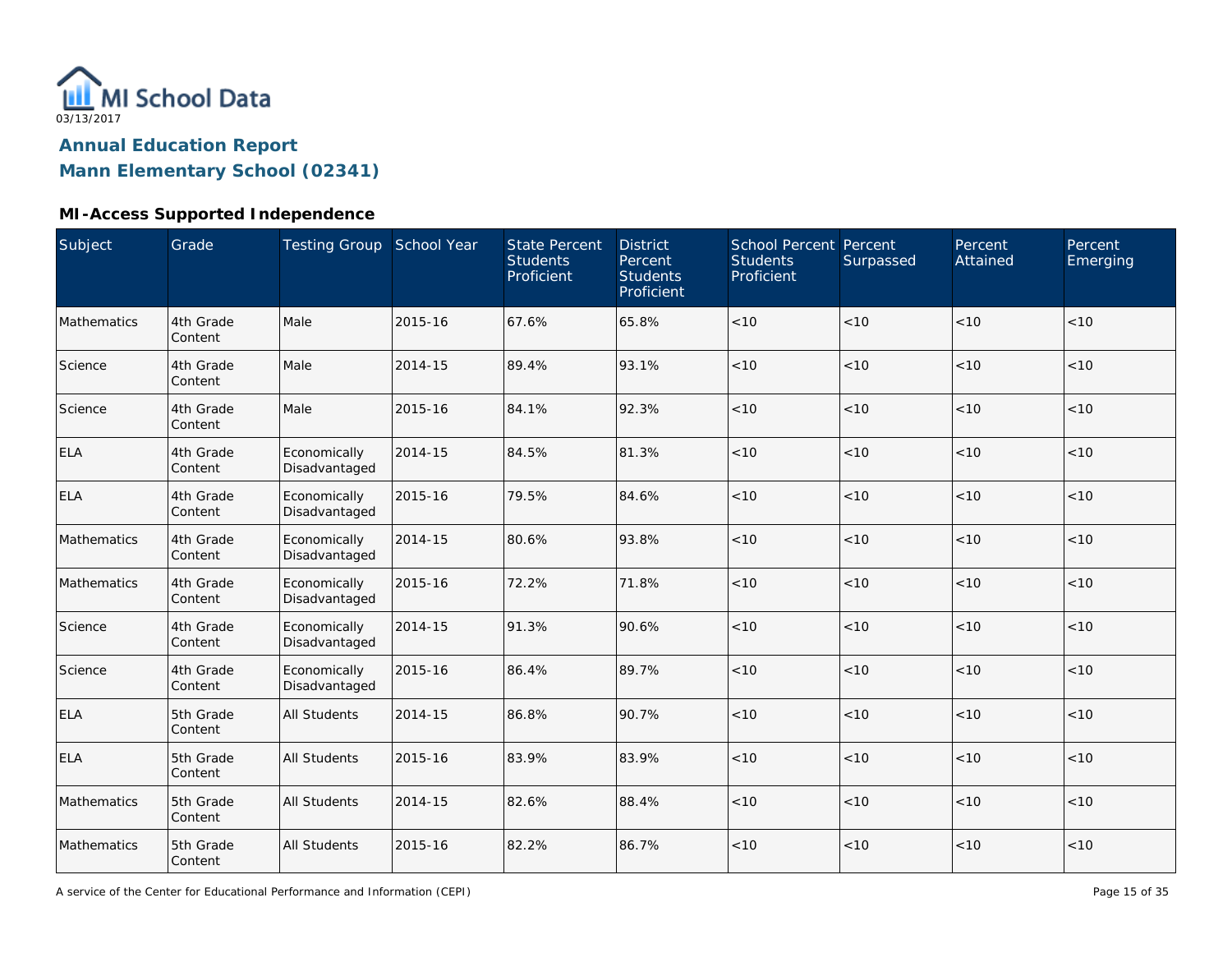

### **MI-Access Supported Independence**

| <b>Subject</b> | Grade                | Testing Group School Year           |         | <b>State Percent</b><br><b>Students</b><br>Proficient | <b>District</b><br>Percent<br><b>Students</b><br>Proficient | School Percent Percent<br><b>Students</b><br>Proficient | Surpassed | Percent<br>Attained | Percent<br>Emerging |
|----------------|----------------------|-------------------------------------|---------|-------------------------------------------------------|-------------------------------------------------------------|---------------------------------------------------------|-----------|---------------------|---------------------|
| ELA            | 5th Grade<br>Content | Black or African<br>American        | 2014-15 | 89.9%                                                 | 90.2%                                                       | $<10$                                                   | < 10      | < 10                | < 10                |
| <b>ELA</b>     | 5th Grade<br>Content | <b>Black or African</b><br>American | 2015-16 | 81.3%                                                 | 82.8%                                                       | < 10                                                    | < 10      | < 10                | < 10                |
| Mathematics    | 5th Grade<br>Content | <b>Black or African</b><br>American | 2014-15 | 88.2%                                                 | 90.2%                                                       | $<10$                                                   | < 10      | < 10                | < 10                |
| Mathematics    | 5th Grade<br>Content | Black or African<br>American        | 2015-16 | 85.4%                                                 | 85.7%                                                       | $<10$                                                   | < 10      | < 10                | < 10                |
| <b>ELA</b>     | 5th Grade<br>Content | Female                              | 2014-15 | 89.2%                                                 | 100.0%                                                      | < 10                                                    | < 10      | < 10                | < 10                |
| Mathematics    | 5th Grade<br>Content | Female                              | 2014-15 | 82.5%                                                 | 90.9%                                                       | < 10                                                    | < 10      | < 10                | < 10                |
| <b>ELA</b>     | 5th Grade<br>Content | Male                                | 2014-15 | 85.6%                                                 | 87.5%                                                       | < 10                                                    | < 10      | < 10                | < 10                |
| <b>ELA</b>     | 5th Grade<br>Content | Male                                | 2015-16 | 81.8%                                                 | 81.8%                                                       | $<10$                                                   | < 10      | < 10                | < 10                |
| Mathematics    | 5th Grade<br>Content | Male                                | 2014-15 | 82.6%                                                 | 87.5%                                                       | < 10                                                    | < 10      | < 10                | < 10                |
| Mathematics    | 5th Grade<br>Content | Male                                | 2015-16 | 81.3%                                                 | 85.7%                                                       | $<10$                                                   | < 10      | < 10                | < 10                |
| <b>ELA</b>     | 5th Grade<br>Content | Economically<br>Disadvantaged       | 2014-15 | 87.9%                                                 | 87.9%                                                       | < 10                                                    | < 10      | < 10                | < 10                |
| ELA            | 5th Grade<br>Content | Economically<br>Disadvantaged       | 2015-16 | 83.7%                                                 | 85.7%                                                       | < 10                                                    | < 10      | < 10                | < 10                |
| Mathematics    | 5th Grade<br>Content | Economically<br>Disadvantaged       | 2014-15 | 84.1%                                                 | 93.9%                                                       | $<10$                                                   | $<10$     | < 10                | < 10                |

A service of the Center for Educational Performance and Information (CEPI)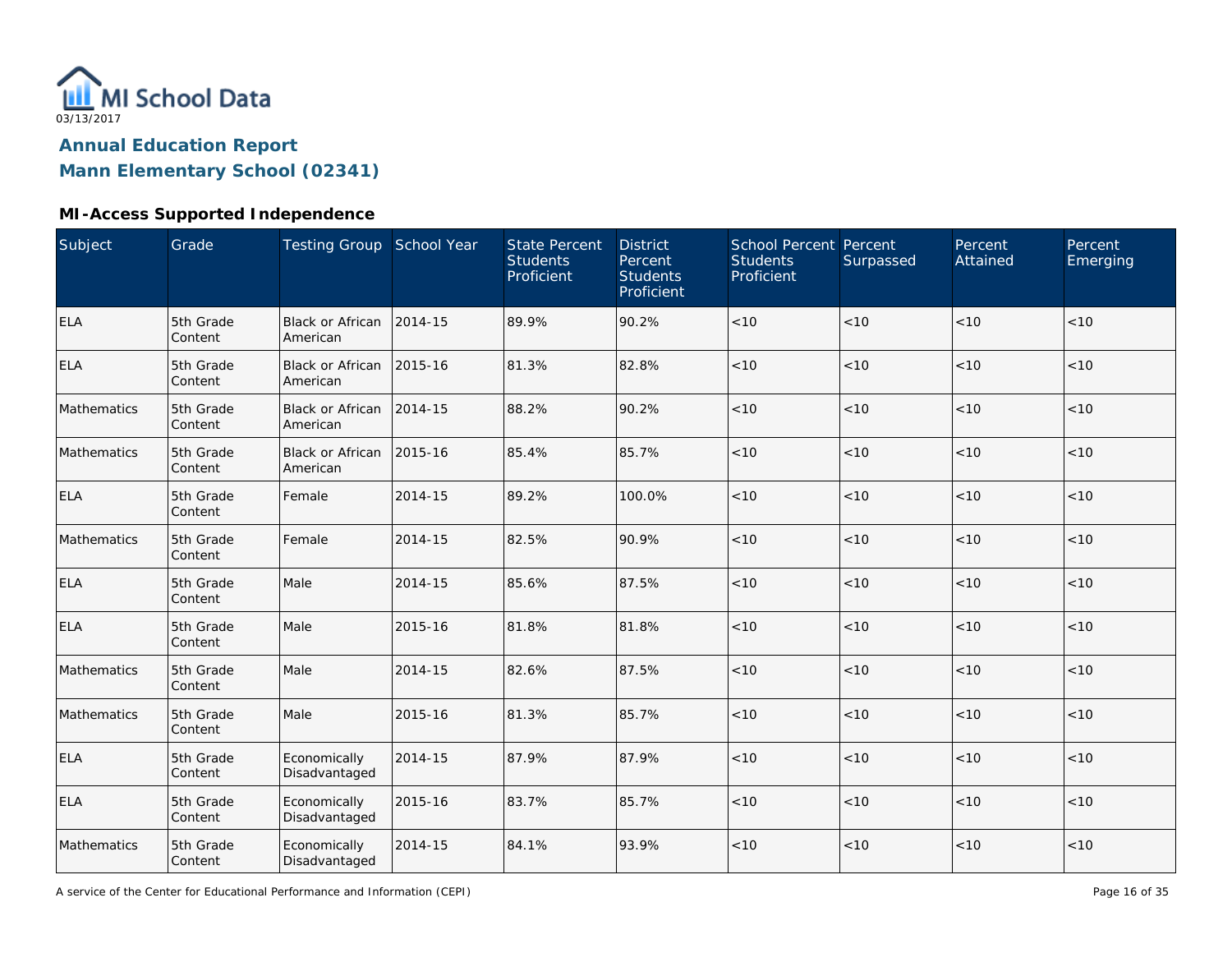

#### **MI-Access Supported Independence**

| Subject     | Grade                | Testing Group School Year     |         | State Percent<br><b>Students</b><br>Proficient | <b>District</b><br>Percent<br><b>Students</b><br>Proficient | School Percent Percent<br><b>Students</b><br>Proficient | Surpassed | Percent<br>Attained | Percent<br><b>Emerging</b> |
|-------------|----------------------|-------------------------------|---------|------------------------------------------------|-------------------------------------------------------------|---------------------------------------------------------|-----------|---------------------|----------------------------|
| Mathematics | 5th Grade<br>Content | Economically<br>Disadvantaged | 2015-16 | 82.5%                                          | 85.2%                                                       | < 10                                                    | <10       | < 10                | < 10                       |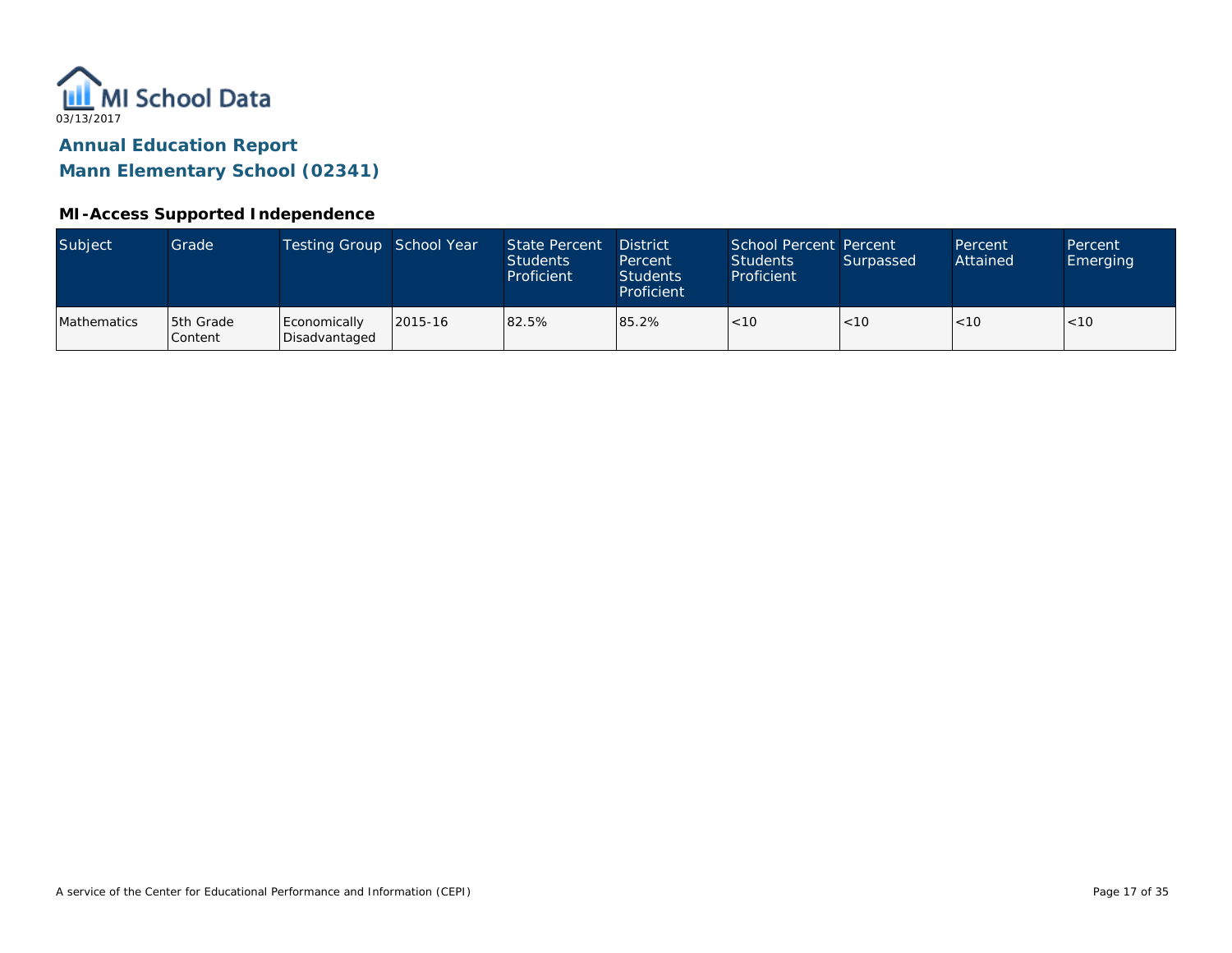

#### **MI-Access Participation**

| Subject     | Grade                | Testing Group School Year           |         | <b>State Percent</b><br><b>Students</b><br>Proficient | <b>District</b><br>Percent<br><b>Students</b><br>Proficient | School Percent Percent<br><b>Students</b><br>Proficient | Surpassed | Percent<br>Attained | Percent<br>Emerging |
|-------------|----------------------|-------------------------------------|---------|-------------------------------------------------------|-------------------------------------------------------------|---------------------------------------------------------|-----------|---------------------|---------------------|
| <b>ELA</b>  | 3rd Grade<br>Content | <b>All Students</b>                 | 2014-15 | 62.3%                                                 | 59.6%                                                       | $<10$                                                   | < 10      | < 10                | < 10                |
| Mathematics | 3rd Grade<br>Content | <b>All Students</b>                 | 2014-15 | 56.3%                                                 | 57.7%                                                       | $<10$                                                   | < 10      | < 10                | < 10                |
| <b>ELA</b>  | 3rd Grade<br>Content | Black or African<br>American        | 2014-15 | 58.7%                                                 | 61.2%                                                       | $<10$                                                   | $<10$     | < 10                | < 10                |
| Mathematics | 3rd Grade<br>Content | <b>Black or African</b><br>American | 2014-15 | 51.9%                                                 | 59.2%                                                       | < 10                                                    | < 10      | < 10                | < 10                |
| <b>ELA</b>  | 3rd Grade<br>Content | Male                                | 2014-15 | 61.8%                                                 | 58.3%                                                       | < 10                                                    | < 10      | < 10                | < 10                |
| Mathematics | 3rd Grade<br>Content | Male                                | 2014-15 | 57.9%                                                 | 58.3%                                                       | < 10                                                    | < 10      | < 10                | < 10                |
| <b>ELA</b>  | 3rd Grade<br>Content | Economically<br>Disadvantaged       | 2014-15 | 60.6%                                                 | 56.8%                                                       | $<10$                                                   | < 10      | < 10                | < 10                |
| Mathematics | 3rd Grade<br>Content | Economically<br>Disadvantaged       | 2014-15 | 55.2%                                                 | 56.8%                                                       | < 10                                                    | < 10      | < 10                | < 10                |
| <b>ELA</b>  | 4th Grade<br>Content | <b>All Students</b>                 | 2014-15 | 66.1%                                                 | 68.2%                                                       | $<10$                                                   | $<10$     | < 10                | $<10$               |
| <b>ELA</b>  | 4th Grade<br>Content | <b>All Students</b>                 | 2015-16 | 69.1%                                                 | 66.1%                                                       | < 10                                                    | < 10      | < 10                | < 10                |
| Mathematics | 4th Grade<br>Content | <b>All Students</b>                 | 2014-15 | 56.5%                                                 | 59.1%                                                       | < 10                                                    | < 10      | < 10                | < 10                |
| Mathematics | 4th Grade<br>Content | <b>All Students</b>                 | 2015-16 | 47.7%                                                 | 50.0%                                                       | < 10                                                    | < 10      | < 10                | < 10                |
| Science     | 4th Grade<br>Content | <b>All Students</b>                 | 2014-15 | 61.0%                                                 | 64.9%                                                       | $<10$                                                   | < 10      | < 10                | < 10                |

A service of the Center for Educational Performance and Information (CEPI)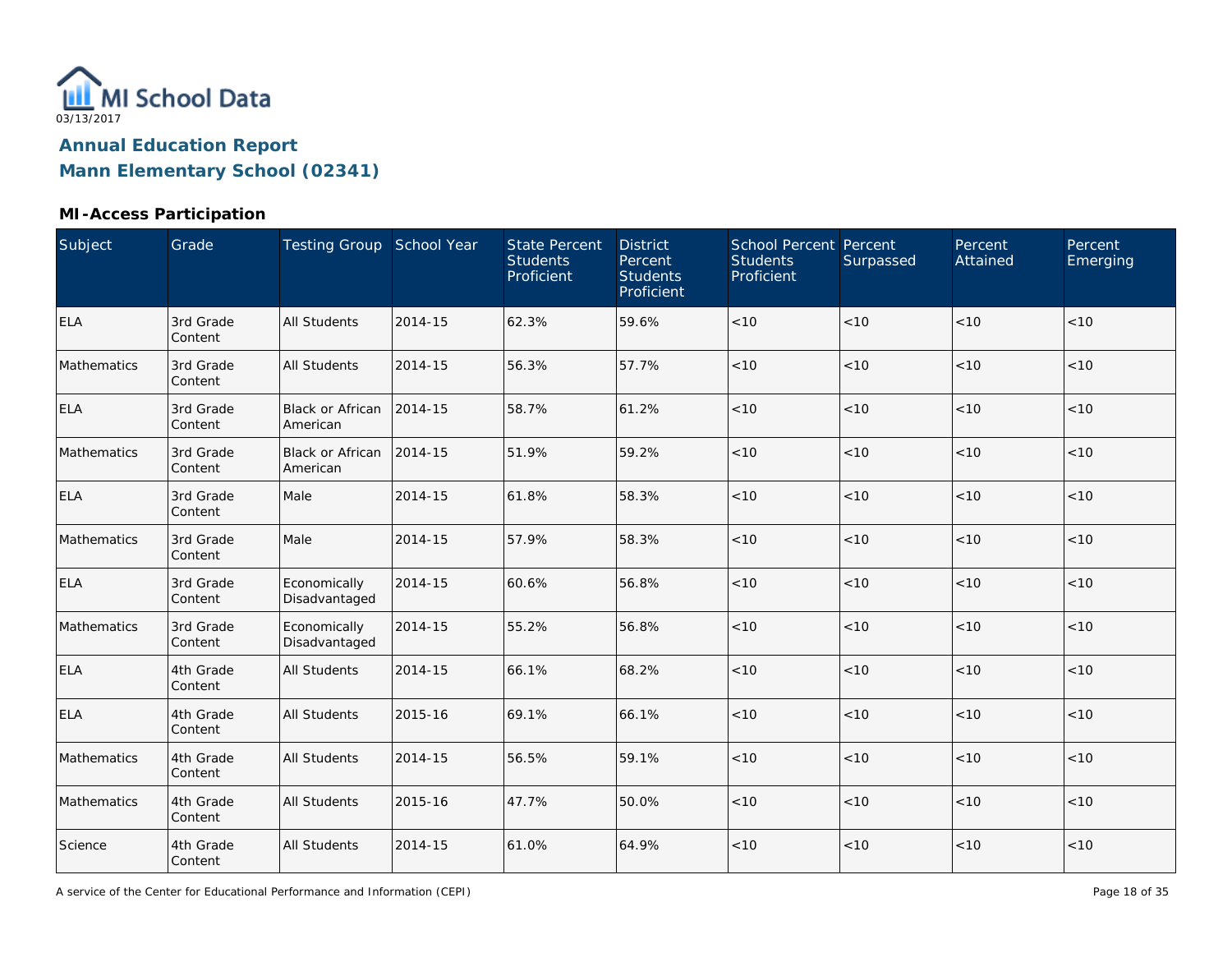

### **MI-Access Participation**

| Subject     | Grade                | Testing Group School Year            |         | <b>State Percent</b><br><b>Students</b><br>Proficient | <b>District</b><br>Percent<br><b>Students</b><br>Proficient | School Percent Percent<br><b>Students</b><br>Proficient | Surpassed | Percent<br>Attained | Percent<br>Emerging |
|-------------|----------------------|--------------------------------------|---------|-------------------------------------------------------|-------------------------------------------------------------|---------------------------------------------------------|-----------|---------------------|---------------------|
| Science     | 4th Grade<br>Content | <b>All Students</b>                  | 2015-16 | 58.4%                                                 | 51.8%                                                       | $<10$                                                   | < 10      | < 10                | < 10                |
| ELA         | 4th Grade<br>Content | Black or African<br>American         | 2014-15 | 74.3%                                                 | 71.8%                                                       | $<10$                                                   | < 10      | < 10                | < 10                |
| <b>ELA</b>  | 4th Grade<br>Content | Black or African 2015-16<br>American |         | 70.5%                                                 | 70.6%                                                       | $<10$                                                   | < 10      | < 10                | < 10                |
| Mathematics | 4th Grade<br>Content | Black or African 2014-15<br>American |         | 63.4%                                                 | 64.1%                                                       | < 10                                                    | < 10      | < 10                | < 10                |
| Mathematics | 4th Grade<br>Content | Black or African<br>American         | 2015-16 | 52.7%                                                 | 52.9%                                                       | $<10$                                                   | $<10$     | < 10                | $<10$               |
| Science     | 4th Grade<br>Content | Black or African<br>American         | 2014-15 | 72.0%                                                 | 69.7%                                                       | $<10$                                                   | < 10      | < 10                | < 10                |
| Science     | 4th Grade<br>Content | <b>Black or African</b><br>American  | 2015-16 | 59.8%                                                 | 54.9%                                                       | $<10$                                                   | <10       | < 10                | < 10                |
| <b>ELA</b>  | 4th Grade<br>Content | Male                                 | 2014-15 | 62.0%                                                 | 55.2%                                                       | < 10                                                    | < 10      | < 10                | < 10                |
| <b>ELA</b>  | 4th Grade<br>Content | Male                                 | 2015-16 | 70.0%                                                 | 69.4%                                                       | $<10$                                                   | < 10      | < 10                | < 10                |
| Mathematics | 4th Grade<br>Content | Male                                 | 2014-15 | 54.1%                                                 | 48.3%                                                       | $<10$                                                   | < 10      | < 10                | < 10                |
| Mathematics | 4th Grade<br>Content | Male                                 | 2015-16 | 49.4%                                                 | 50.0%                                                       | $<10$                                                   | < 10      | < 10                | < 10                |
| Science     | 4th Grade<br>Content | Male                                 | 2014-15 | 57.6%                                                 | 56.5%                                                       | $<10$                                                   | < 10      | < 10                | < 10                |
| Science     | 4th Grade<br>Content | Male                                 | 2015-16 | 59.5%                                                 | 52.8%                                                       | < 10                                                    | < 10      | < 10                | < 10                |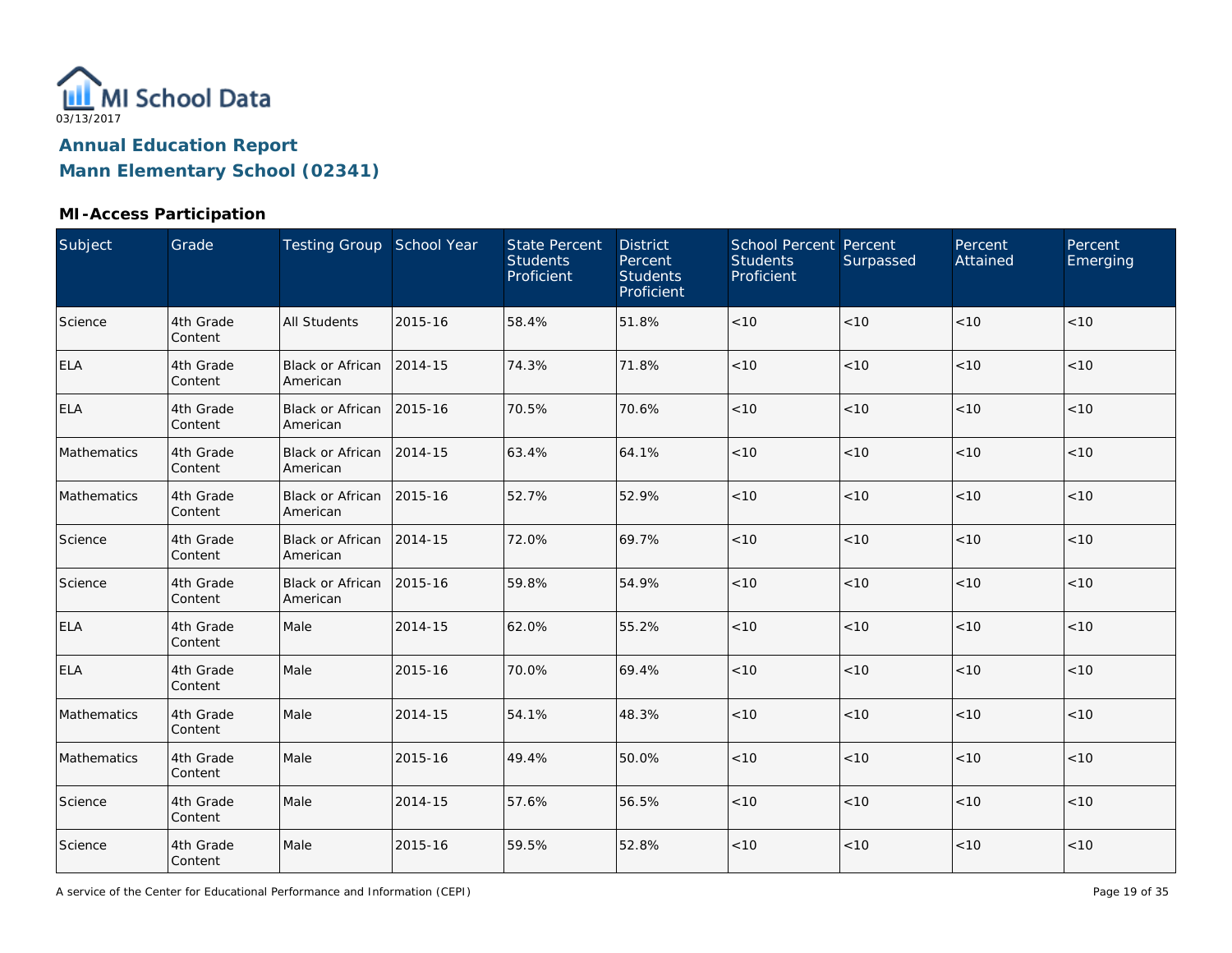

#### **MI-Access Participation**

| Subject     | Grade                | Testing Group School Year     |         | <b>State Percent</b><br><b>Students</b><br>Proficient | <b>District</b><br>Percent<br><b>Students</b><br>Proficient | <b>School Percent Percent</b><br><b>Students</b><br>Proficient | Surpassed | Percent<br>Attained | Percent<br>Emerging |
|-------------|----------------------|-------------------------------|---------|-------------------------------------------------------|-------------------------------------------------------------|----------------------------------------------------------------|-----------|---------------------|---------------------|
| <b>ELA</b>  | 4th Grade<br>Content | Economically<br>Disadvantaged | 2015-16 | 63.1%                                                 | 65.9%                                                       | < 10                                                           | < 10      | < 10                | < 10                |
| Mathematics | 4th Grade<br>Content | Economically<br>Disadvantaged | 2015-16 | 45.6%                                                 | 51.2%                                                       | < 10                                                           | < 10      | < 10                | < 10                |
| Science     | 4th Grade<br>Content | Economically<br>Disadvantaged | 2015-16 | 55.9%                                                 | 58.5%                                                       | < 10                                                           | < 10      | < 10                | < 10                |
| <b>ELA</b>  | 5th Grade<br>Content | <b>All Students</b>           | 2015-16 | 64.9%                                                 | 62.2%                                                       | < 10                                                           | < 10      | < 10                | < 10                |
| Mathematics | 5th Grade<br>Content | <b>All Students</b>           | 2015-16 | 50.1%                                                 | 35.6%                                                       | < 10                                                           | < 10      | < 10                | < 10                |
| <b>ELA</b>  | 5th Grade<br>Content | Black or African<br>American  | 2015-16 | 61.5%                                                 | 64.1%                                                       | < 10                                                           | < 10      | < 10                | < 10                |
| Mathematics | 5th Grade<br>Content | Black or African<br>American  | 2015-16 | 44.0%                                                 | 35.9%                                                       | < 10                                                           | < 10      | < 10                | < 10                |
| <b>ELA</b>  | 5th Grade<br>Content | Male                          | 2015-16 | 62.8%                                                 | 54.8%                                                       | < 10                                                           | < 10      | < 10                | < 10                |
| Mathematics | 5th Grade<br>Content | Male                          | 2015-16 | 49.1%                                                 | 29.0%                                                       | < 10                                                           | < 10      | < 10                | < 10                |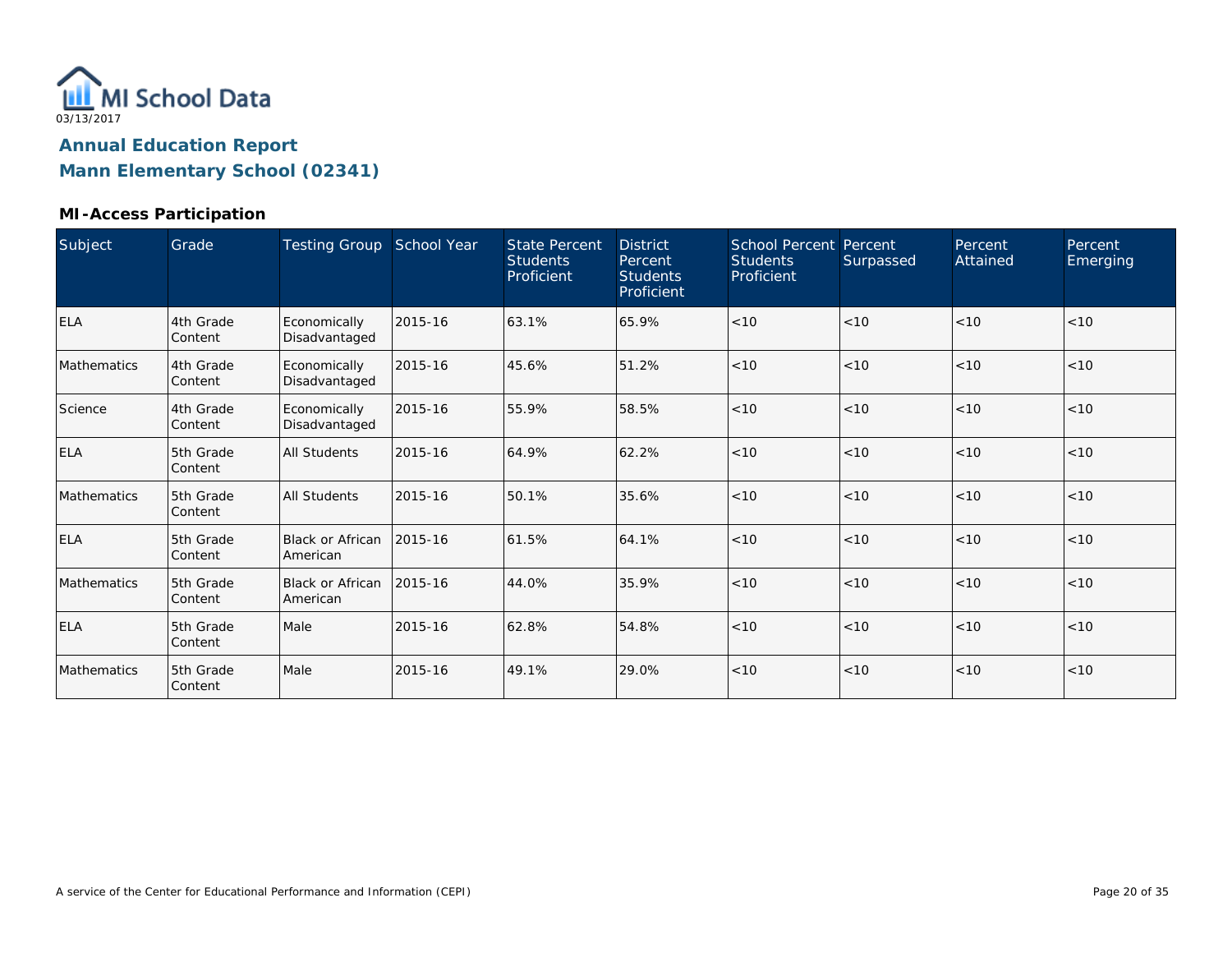

#### **Accountability Details Subject Data**

| Testing<br>Group                            | Subject               | State Tested<br>Total | State Percent<br>Proficient | <b>District</b><br><b>Tested Total</b> | <b>District</b><br>Percent<br>Proficient* | <b>School Tested School</b><br>Total | Percent<br>Proficient** |
|---------------------------------------------|-----------------------|-----------------------|-----------------------------|----------------------------------------|-------------------------------------------|--------------------------------------|-------------------------|
| <b>All Students</b>                         | <b>ELA</b>            | 98.7%                 | 69.6%                       | 96.0%                                  | 34.9%                                     | 99.3%                                | 32.7%                   |
| <b>All Students</b>                         | Mathematics           | 98.6%                 | 62.1%                       | 95.4%                                  | 28.2%                                     | 93.1%                                | 16.0%                   |
| <b>All Students</b>                         | Science               | 98.1%                 | 50.0%                       | 94.5%                                  | 16.7%                                     | 96.4%                                | 9.8%                    |
| All Students                                | <b>Social Studies</b> | 98.1%                 | 59.3%                       | 94.0%                                  | 26.2%                                     | 97.2%                                | <30                     |
| Bottom 30%                                  | <b>ELA</b>            | N/A                   | 25.1%                       | N/A                                    | 0.8%                                      | N/A                                  | 2.9%                    |
| Bottom 30%                                  | Mathematics           | N/A                   | 19.0%                       | N/A                                    | 1.2%                                      | N/A                                  | 0.0%                    |
| Bottom 30%                                  | Science               | N/A                   | 9.8%                        | N/A                                    | 0.0%                                      | N/A                                  | <30                     |
| Bottom 30%                                  | Social Studies        | N/A                   | 13.3%                       | N/A                                    | 0.0%                                      | N/A                                  | <30                     |
| American<br>Indian or<br>Alaska Native      | <b>ELA</b>            | 98.4%                 | 63.4%                       | 91.7%                                  | 43.9%                                     | N/A                                  | N/A                     |
| American<br>Indian or<br>Alaska Native      | <b>Mathematics</b>    | 98.4%                 | 55.9%                       | 95.8%                                  | 32.6%                                     | N/A                                  | N/A                     |
| American<br>Indian or<br>Alaska Native      | Science               | 98.0%                 | 46.3%                       | < 30                                   | <30                                       | N/A                                  | N/A                     |
| American<br>Indian or<br>Alaska Native      | <b>Social Studies</b> | 97.3%                 | 54.5%                       | <30                                    | <30                                       | N/A                                  | N/A                     |
| Asian                                       | <b>ELA</b>            | 99.3%                 | 84.3%                       | 96.8%                                  | 62.6%                                     | N/A                                  | N/A                     |
| Asian                                       | <b>Mathematics</b>    | 99.4%                 | 83.7%                       | 98.3%                                  | 59.5%                                     | N/A                                  | N/A                     |
| Asian                                       | Science               | 99.3%                 | 65.5%                       | 98.9%                                  | 48.0%                                     | N/A                                  | N/A                     |
| Asian                                       | <b>Social Studies</b> | 99.3%                 | 76.0%                       | 98.4%                                  | 66.7%                                     | N/A                                  | N/A                     |
| Black or African ELA<br>American            |                       | 97.7%                 | 46.9%                       | 95.7%                                  | 33.4%                                     | 99.3%                                | 32.1%                   |
| Black or African Mathematics<br>American    |                       | 97.4%                 | 37.3%                       | 95.0%                                  | 26.2%                                     | 93.1%                                | 16.2%                   |
| <b>Black or African Science</b><br>American |                       | 96.5%                 | 23.9%                       | 94.1%                                  | 15.3%                                     | 96.3%                                | 10.0%                   |
| Black or African Social Studies<br>American |                       | 96.6%                 | 33.6%                       | 93.6%                                  | 24.1%                                     | 97.2%                                | <30                     |
| Hispanic of Any ELA<br>Race                 |                       | 98.8%                 | 60.8%                       | 97.8%                                  | 39.1%                                     | N/A                                  | N/A                     |
| Hispanic of Any Mathematics<br>Race         |                       | 98.8%                 | 51.1%                       | 97.2%                                  | 34.0%                                     | N/A                                  | N/A                     |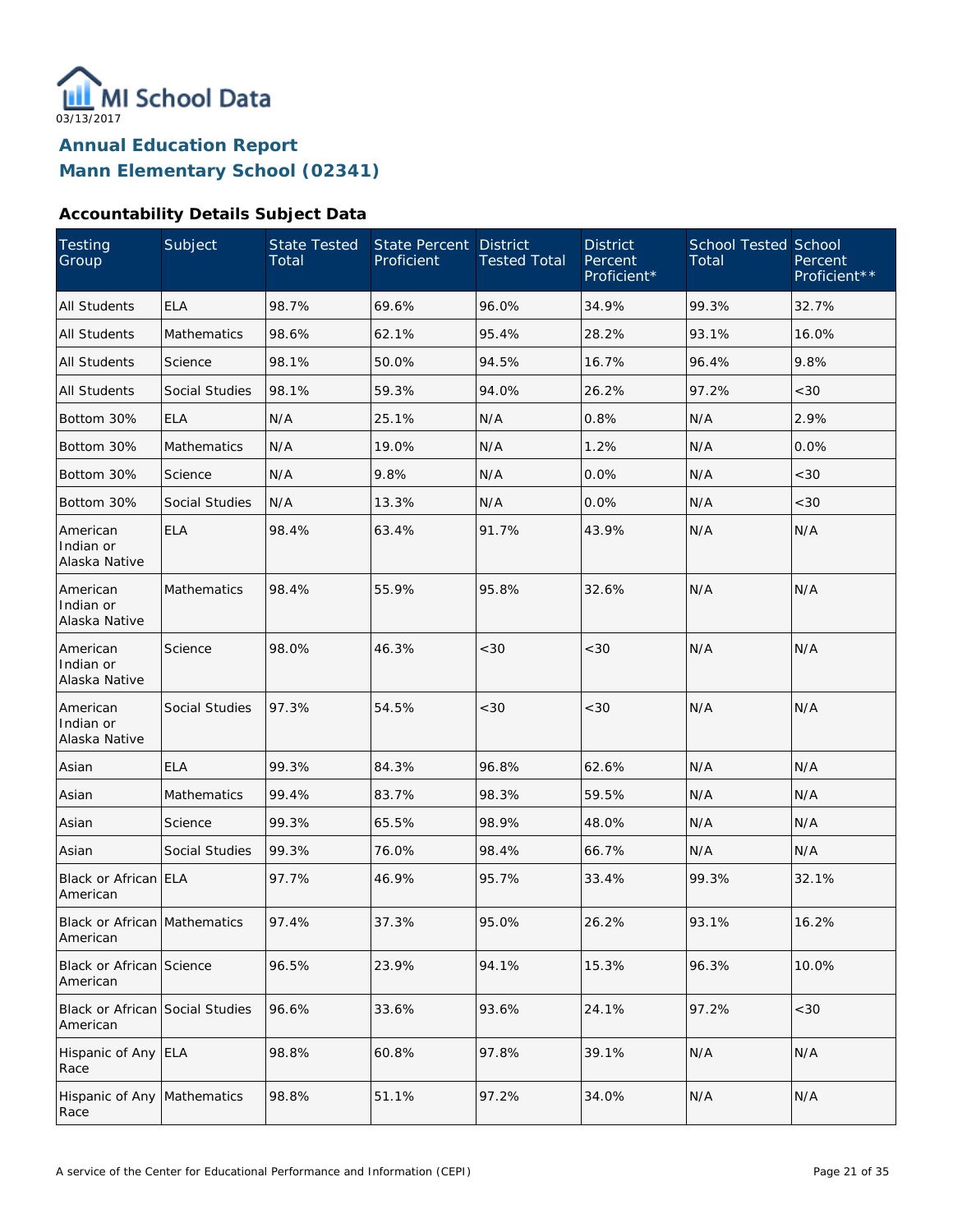

#### **Accountability Details Subject Data**

| <b>Testing</b><br>Group                            | Subject        | <b>State Tested</b><br>Total | <b>State Percent</b><br>Proficient | <b>District</b><br><b>Tested Total</b> | <b>District</b><br>Percent<br>Proficient* | <b>School Tested School</b><br>Total | Percent<br>Proficient** |
|----------------------------------------------------|----------------|------------------------------|------------------------------------|----------------------------------------|-------------------------------------------|--------------------------------------|-------------------------|
| Hispanic of Any Science<br>Race                    |                | 98.1%                        | 36.7%                              | 96.0%                                  | 19.3%                                     | N/A                                  | N/A                     |
| Hispanic of Any Social Studies<br>Race             |                | 98.0%                        | 47.7%                              | 96.0%                                  | 31.3%                                     | N/A                                  | N/A                     |
| Native<br>Hawaiian or<br>Other Pacific<br>Islander | <b>ELA</b>     | 99.5%                        | 72.4%                              | <30                                    | < 30                                      | N/A                                  | N/A                     |
| Native<br>Hawaiian or<br>Other Pacific<br>Islander | Mathematics    | 99.7%                        | 65.9%                              | <30                                    | < 30                                      | N/A                                  | N/A                     |
| Native<br>Hawaiian or<br>Other Pacific<br>Islander | Science        | 99.7%                        | 59.6%                              | <30                                    | < 30                                      | N/A                                  | N/A                     |
| Native<br>Hawaiian or<br>Other Pacific<br>Islander | Social Studies | 99.6%                        | 65.7%                              | <30                                    | < 30                                      | N/A                                  | N/A                     |
| Two or More<br>Races                               | <b>ELA</b>     | 98.9%                        | 67.8%                              | 100.0%                                 | 29.1%                                     | N/A                                  | N/A                     |
| Two or More<br>Races                               | Mathematics    | 98.7%                        | 59.2%                              | 95.1%                                  | 15.1%                                     | N/A                                  | N/A                     |
| Two or More<br>Races                               | Science        | 98.5%                        | 45.2%                              | <30                                    | <30                                       | N/A                                  | N/A                     |
| Two or More<br>Races                               | Social Studies | 98.5%                        | 57.3%                              | <30                                    | < 30                                      | N/A                                  | N/A                     |
| White                                              | <b>ELA</b>     | 99.0%                        | 75.6%                              | 92.9%                                  | 37.0%                                     | <30                                  | <30                     |
| White                                              | Mathematics    | 98.9%                        | 68.4%                              | 95.5%                                  | 32.3%                                     | <30                                  | <30                     |
| White                                              | Science        | 98.6%                        | 57.1%                              | 93.3%                                  | 21.5%                                     | <30                                  | < 30                    |
| White                                              | Social Studies | 98.5%                        | 65.8%                              | 92.5%                                  | 30.2%                                     | N/A                                  | N/A                     |
| Economically<br>Disadvantaged                      | <b>ELA</b>     | 98.3%                        | 56.8%                              | 96.0%                                  | 32.6%                                     | 99.2%                                | 31.8%                   |
| Economically<br>Disadvantaged                      | Mathematics    | 98.2%                        | 48.5%                              | 95.3%                                  | 26.6%                                     | 93.2%                                | 18.1%                   |
| Economically<br>Disadvantaged                      | Science        | 97.5%                        | 35.0%                              | 94.4%                                  | 15.8%                                     | 95.9%                                | 11.4%                   |
| Economically<br>Disadvantaged                      | Social Studies | 97.5%                        | 43.9%                              | 94.1%                                  | 24.0%                                     | <30                                  | <30                     |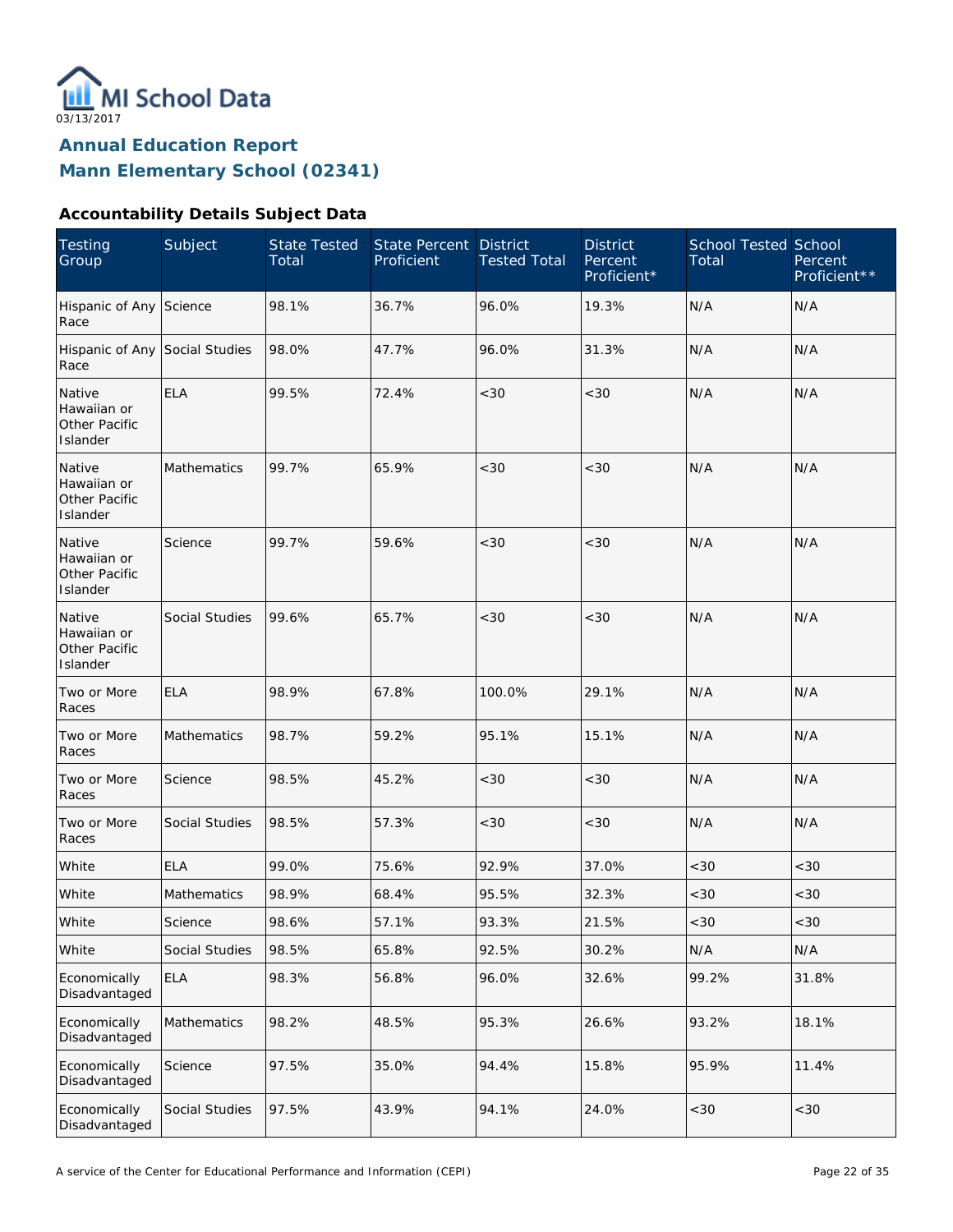

#### **Accountability Details Subject Data**

| <b>Testing</b><br>Group                     | Subject            | <b>State Tested</b><br>Total | <b>State Percent</b><br>Proficient | <b>District</b><br><b>Tested Total</b> | <b>District</b><br>Percent<br>Proficient* | <b>School Tested School</b><br>Total | Percent<br>Proficient** |
|---------------------------------------------|--------------------|------------------------------|------------------------------------|----------------------------------------|-------------------------------------------|--------------------------------------|-------------------------|
| English<br>Language<br>Learners             | <b>ELA</b>         | 98.8%                        | 49.5%                              | 97.8%                                  | 34.3%                                     | N/A                                  | N/A                     |
| English<br>Language<br>Learners             | <b>Mathematics</b> | 99.0%                        | 48.4%                              | 97.0%                                  | 32.2%                                     | N/A                                  | N/A                     |
| English<br>Language<br>Learners             | Science            | 98.5%                        | 22.0%                              | 95.8%                                  | 15.5%                                     | N/A                                  | N/A                     |
| English<br>Language<br>Learners             | Social Studies     | 98.2%                        | 30.9%                              | 95.9%                                  | 25.0%                                     | N/A                                  | N/A                     |
| <b>Students With</b><br><b>Disabilities</b> | <b>ELA</b>         | 97.2%                        | 40.1%                              | 92.4%                                  | 18.7%                                     | < 30                                 | <30                     |
| <b>Students With</b><br><b>Disabilities</b> | Mathematics        | 97.1%                        | 36.5%                              | 90.7%                                  | 18.8%                                     | < 30                                 | < 30                    |
| <b>Students With</b><br><b>Disabilities</b> | Science            | 97.0%                        | 26.5%                              | 92.6%                                  | 11.0%                                     | < 30                                 | <30                     |
| <b>Students With</b><br><b>Disabilities</b> | Social Studies     | 96.6%                        | 30.8%                              | 90.7%                                  | 12.2%                                     | < 30                                 | < 30                    |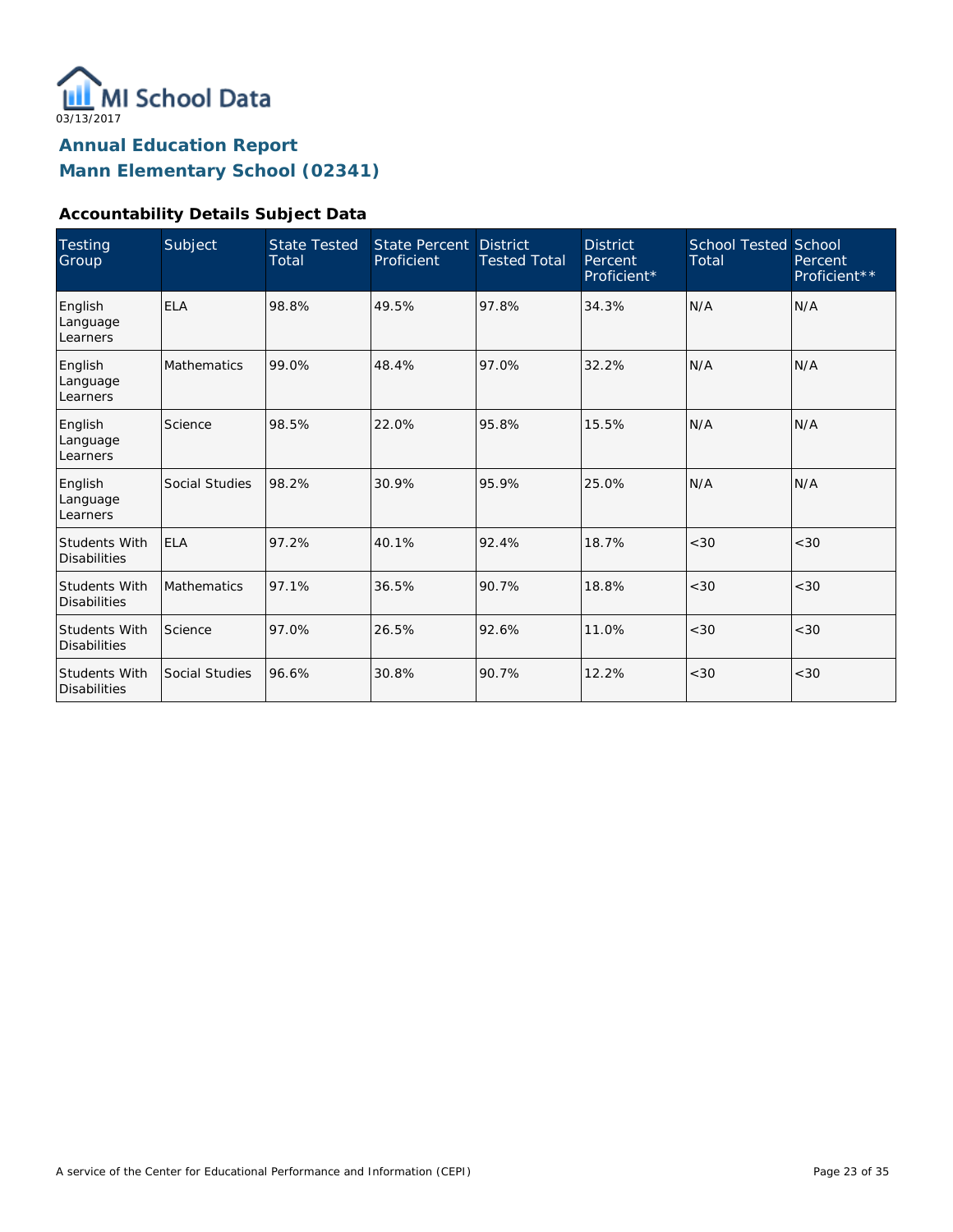

#### **Accountability Details Graduation Data**

| Student Group                                       | Statewide | <b>District</b> | School |
|-----------------------------------------------------|-----------|-----------------|--------|
| All Students                                        | 79.65%    | N/A             | N/A    |
| American Indian or Alaska<br>Native                 | 66.57%    | N/A             | N/A    |
| Asian                                               | 90.20%    | N/A             | N/A    |
| <b>Black or African American</b>                    | 67.36%    | N/A             | N/A    |
| Hispanic of Any Race                                | 72.60%    | N/A             | N/A    |
| Native Hawaiian or Other Pacific 77.68%<br>Islander |           | N/A             | N/A    |
| Two or More Races                                   | 73.67%    | N/A             | N/A    |
| White                                               | 83.38%    | N/A             | N/A    |
| Female                                              | 83.46%    | N/A             | N/A    |
| Male                                                | 76.04%    | N/A             | N/A    |
| Economically Disadvantaged                          | 67.10%    | N/A             | N/A    |
| English Language Learners                           | 72.11%    | N/A             | N/A    |
| <b>Students With Disabilities</b>                   | 55.35%    | N/A             | N/A    |
| Bottom 30%                                          | N/A       | N/A             | N/A    |

*\* All data based on students enrolled for a full academic year.*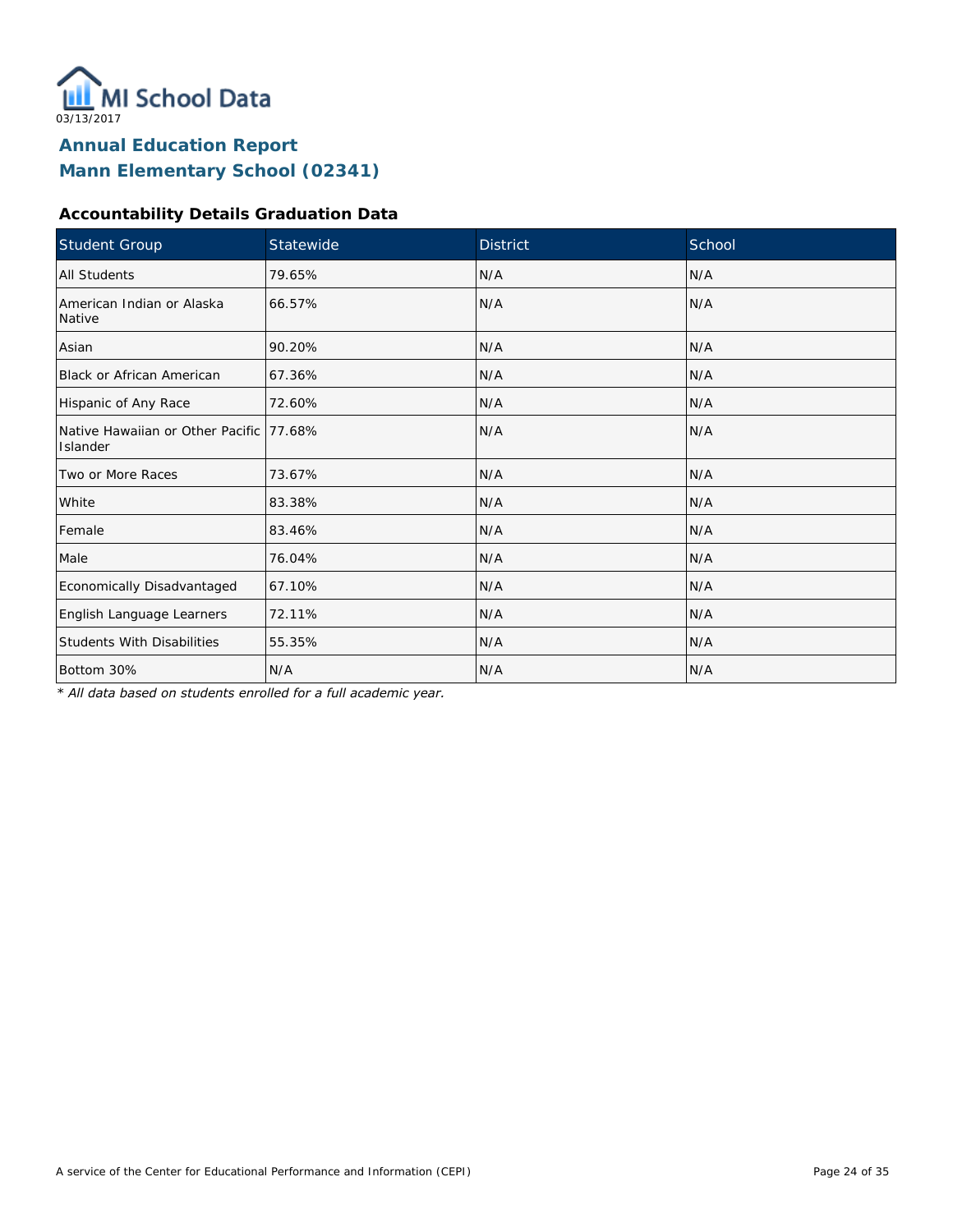

### **Accountability Details Attendance Data**

| <b>Student Group</b> | Statewide <sup>1</sup> | <b>District</b> | School |
|----------------------|------------------------|-----------------|--------|
| All Students         | 94.32%                 | 87.02%          | 84.39% |

*\* All data based on students enrolled for a full academic year.*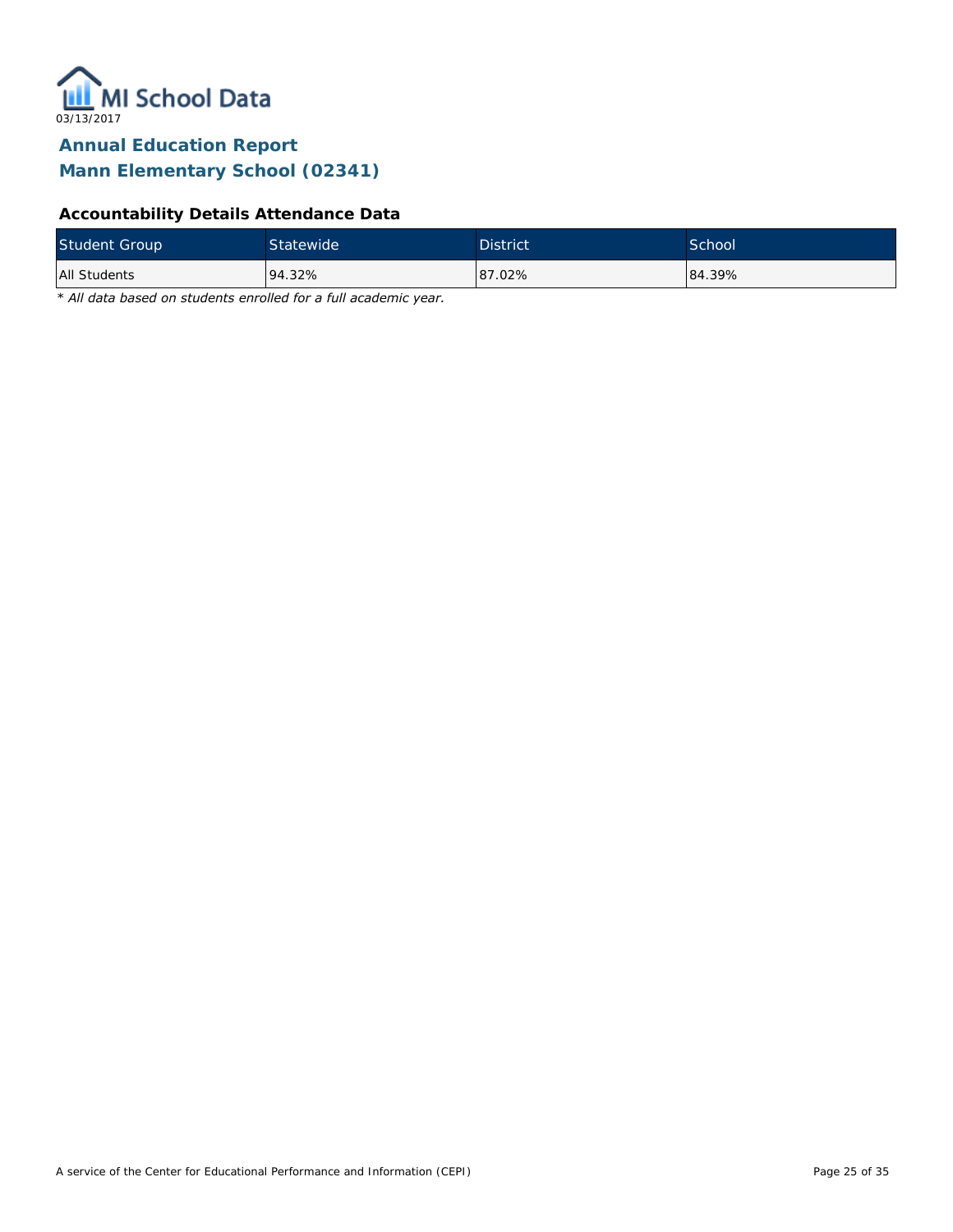

#### **Accountability Status District Data**

| <b>District</b><br>Name | <b>ELA Status</b> | <b>ELA Score</b> | Math Status Math Score |  | Science<br><b>Status</b> | Science<br>Score | <b>Social</b><br><b>Studies</b><br><b>Status</b> | Social<br><b>Studies</b><br>Score | <b>Overall</b><br><b>Status</b> | Overall Score |
|-------------------------|-------------------|------------------|------------------------|--|--------------------------|------------------|--------------------------------------------------|-----------------------------------|---------------------------------|---------------|
|-------------------------|-------------------|------------------|------------------------|--|--------------------------|------------------|--------------------------------------------------|-----------------------------------|---------------------------------|---------------|

No Data to Display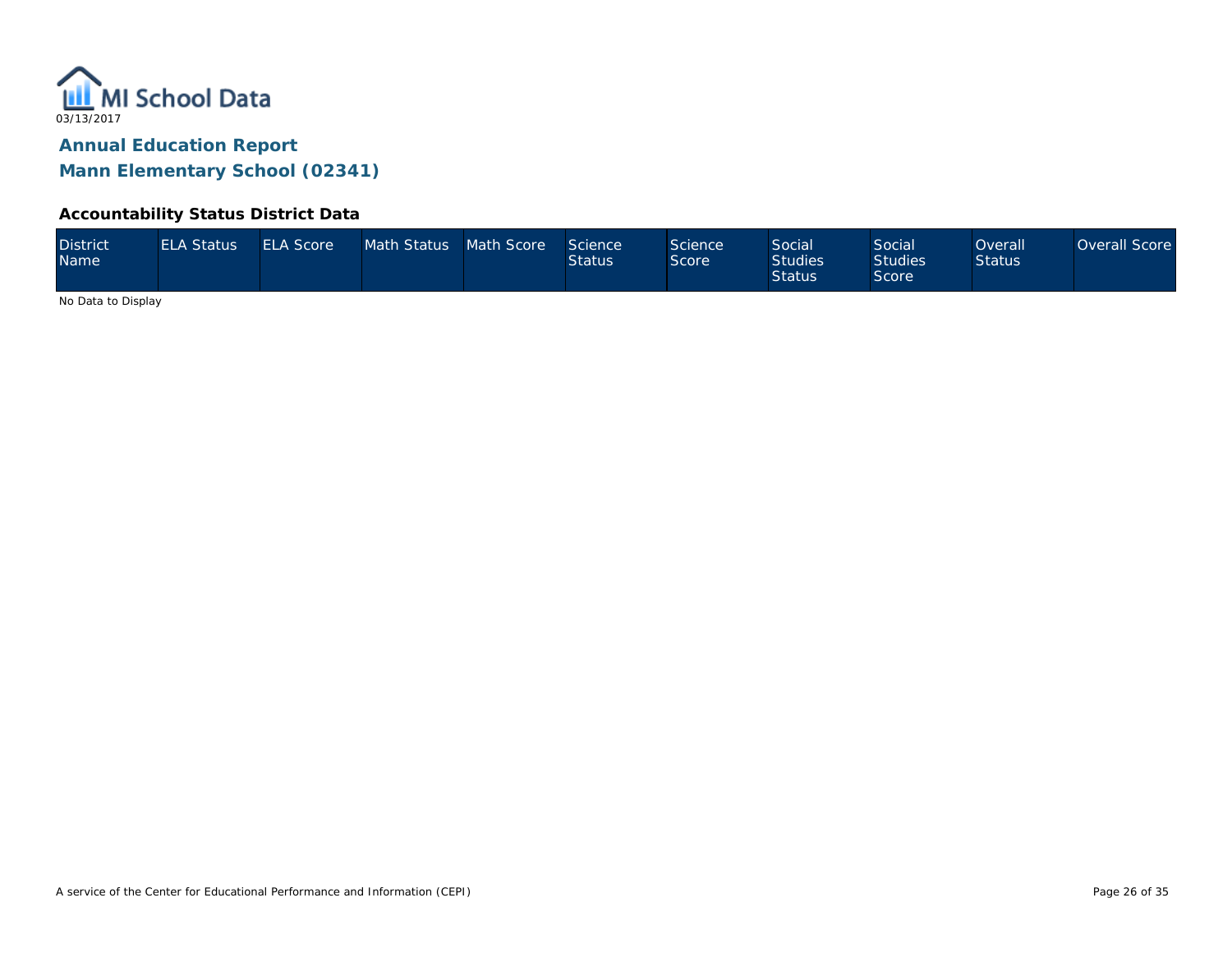

#### **Accountability Status School Data**

| School Name ELA Status       |         | <b>ELA Score</b> | Math Status | Math Score | Science<br><b>Status</b> | <b>Science</b><br>Score | Social<br><b>Studies</b><br><b>Status</b> | Social<br><b>Studies</b><br>Score | Overall<br><b>Status</b> | Overall Score |
|------------------------------|---------|------------------|-------------|------------|--------------------------|-------------------------|-------------------------------------------|-----------------------------------|--------------------------|---------------|
| Mann<br>Elementary<br>School | l Green |                  | Green       |            | Red                      |                         | Red                                       |                                   | Red                      |               |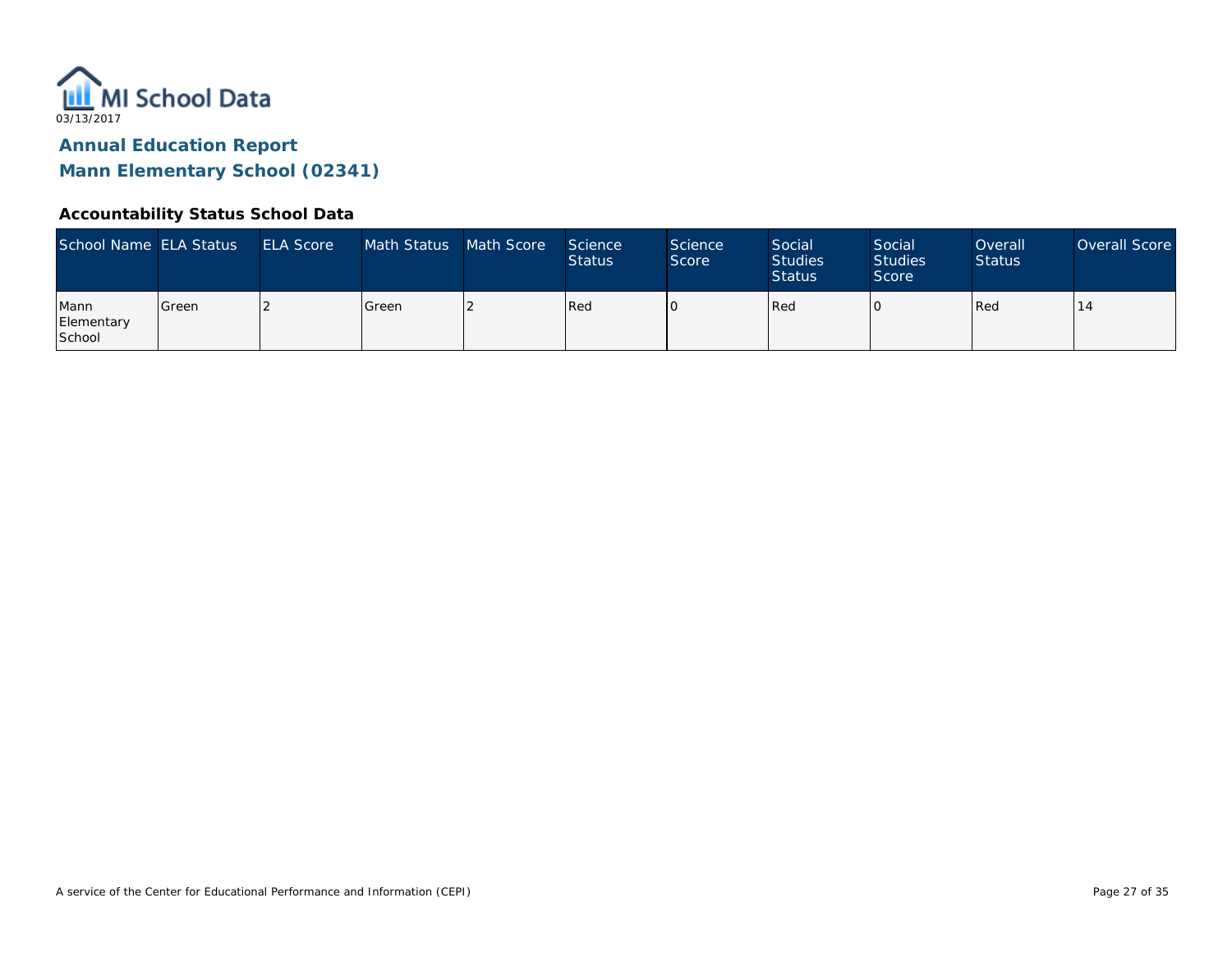

#### **Teacher Quality - Qualification**

|                                                                                                              | Other | B.A. | M.A. | P.H.D. |
|--------------------------------------------------------------------------------------------------------------|-------|------|------|--------|
| Professional<br>Qualifications of All Public<br>Elementary and<br>Secondary School<br>Teachers in the School |       |      | 16   |        |

*Professional Qualifications are defined by the State and may include information such as the degrees of public school teachers (e.g., percentage of teachers with Bachelors Degrees or Masters Degrees) or the percentage of fully certified teachers*

#### **Teacher Quality - Class**

|                                                                                                                                        | School Aggregate | <b>High-Poverty Schools</b> | Low-Poverty Schools |
|----------------------------------------------------------------------------------------------------------------------------------------|------------------|-----------------------------|---------------------|
| Percentage of Core Academic<br>Subject Elementary and<br>Secondary School Classes not<br>Taught by Highly Qualified<br><b>Teachers</b> | $0.0\%$          | $0.0\%$                     | IN/A                |

#### **Teacher Quality - Provisional**

|                                                                                                                    | <b>Certification Percent</b> |
|--------------------------------------------------------------------------------------------------------------------|------------------------------|
| Percentage of Public Elementary and Secondary School Teachers   0.0%<br>in the School with Emergency Certification |                              |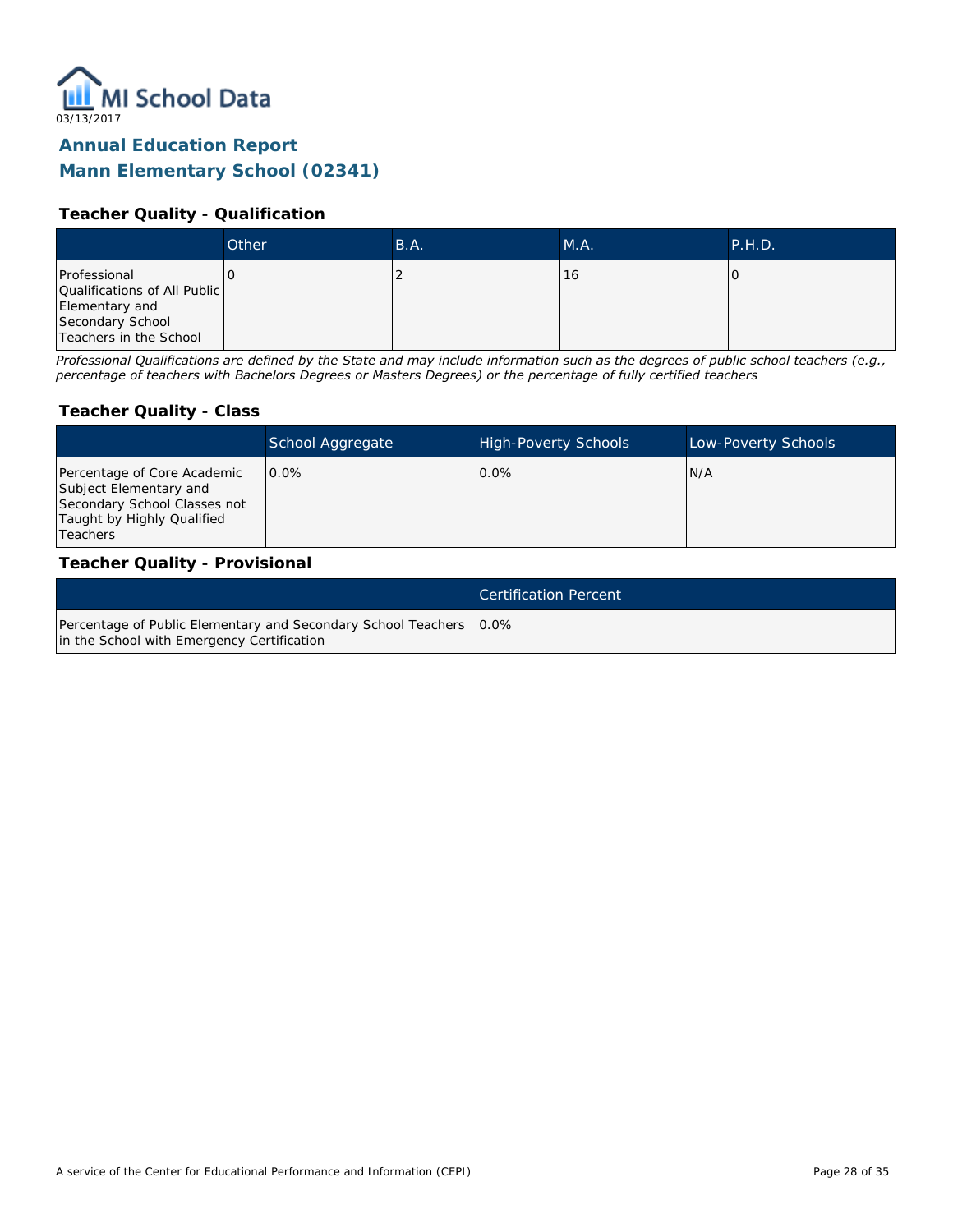

#### **NAEP Grade 4 Math**

|                                                                                                                                                                                                    | Percent of<br><b>Students</b> | Percent below<br><b>Basic</b>                                  | Percent Basic                                         | Percent Proficient                                             | Percent Advanced                                      |
|----------------------------------------------------------------------------------------------------------------------------------------------------------------------------------------------------|-------------------------------|----------------------------------------------------------------|-------------------------------------------------------|----------------------------------------------------------------|-------------------------------------------------------|
| <b>All Students</b>                                                                                                                                                                                | 100                           | 23                                                             | 77                                                    | 34                                                             | 5                                                     |
| Male<br>Female                                                                                                                                                                                     | 51<br>49                      | 22<br>23                                                       | 78<br>77                                              | 36<br>32                                                       | 6<br>4                                                |
| National Lunch<br>Program Eligibility<br>Eligible<br>Not Eligible<br>Info not available                                                                                                            | 47<br>53<br>#                 | 36<br>10<br>$\ddagger$                                         | 64<br>90<br>$\ddagger$                                | 17<br>49<br>$\ddagger$                                         | 9<br>$\ddagger$                                       |
| Race/Ethnicity<br>White<br><b>Black or African</b><br>American<br>Hispanic<br>Asian<br>American Indian or<br>Alaska Native<br>Native Hawaiian or<br>Other Pacific<br>Islander<br>Two or More Races | 72<br>15<br>6<br>4<br>#<br>3  | 15<br>53<br>38<br>11<br>$\ddagger$<br>$\ddagger$<br>$\ddagger$ | 85<br>47<br>62<br>89<br>ŧ<br>$\ddagger$<br>$\ddagger$ | 39<br>10<br>21<br>58<br>$\ddagger$<br>$\ddagger$<br>$\ddagger$ | 5<br>8#35<br>3<br>19<br>$\ddagger$<br>$\ddagger$<br>‡ |
| Student classified as<br>having a disability<br><b>SD</b><br>Not SD                                                                                                                                | 12<br>88                      | 47<br>19                                                       | 53<br>81                                              | 14<br>37                                                       | 5                                                     |
| Student is an English<br>Language Learner<br>ELL<br>Not ELL                                                                                                                                        | 5<br>95                       | 42<br>22                                                       | 58<br>78                                              | 16<br>35                                                       | 5                                                     |

*‡ Reporting Standards not met. Note: Observed differences are not necessarily statistically significant. Detail may not sum to total because of rounding. SOURCE: U.S. Department of Education. Institute for Education Sciences. National Center for Education Statistics. National Assessment of Educational Progress (NAEP) 2015 Mathematics Achievement.*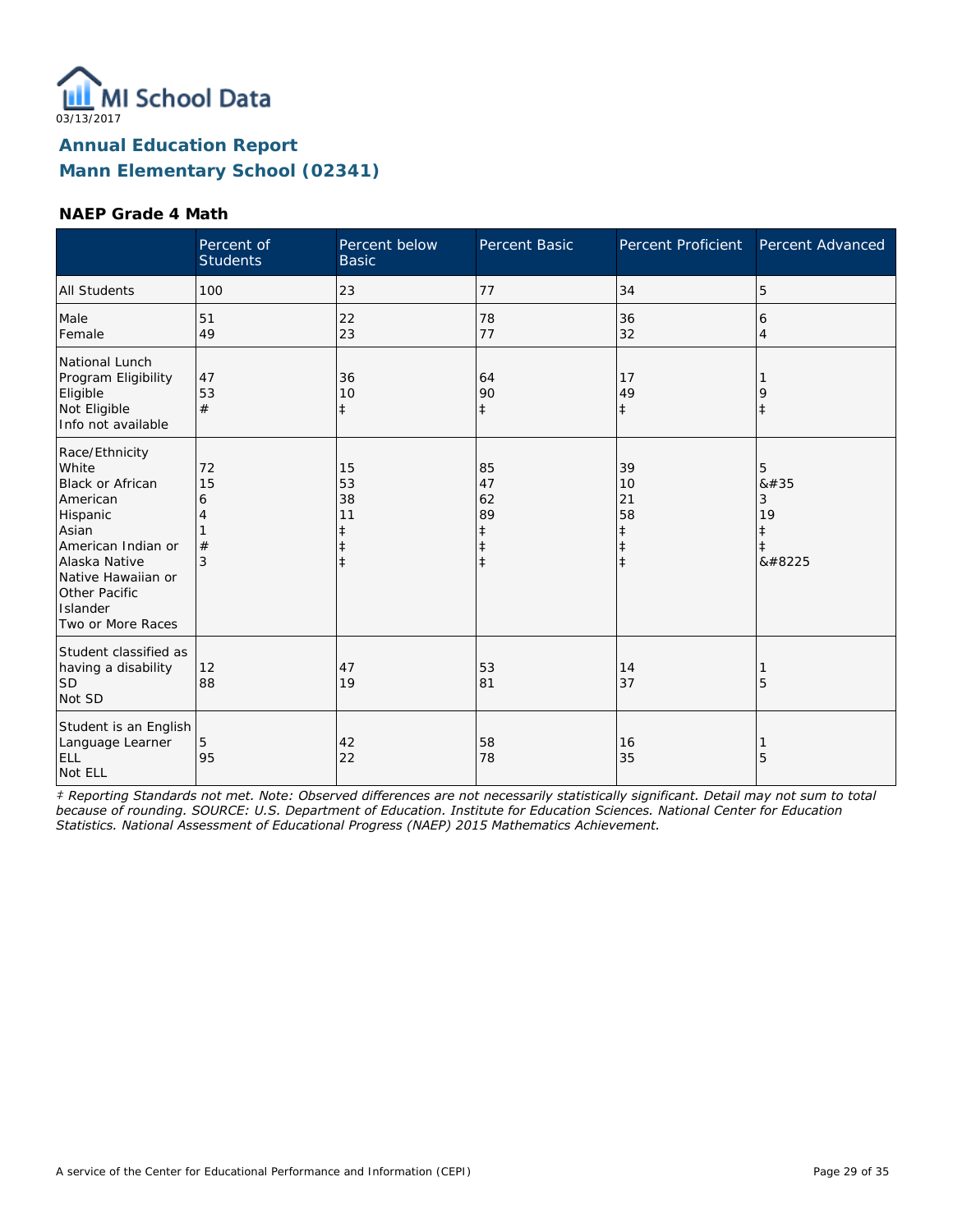

#### **NAEP Grade 8 Math**

|                                                                                                                                                                                                    | Percent of<br><b>Students</b>             | Percent below<br><b>Basic</b>                | Percent Basic                                         | Percent Proficient                     | Percent Advanced                              |
|----------------------------------------------------------------------------------------------------------------------------------------------------------------------------------------------------|-------------------------------------------|----------------------------------------------|-------------------------------------------------------|----------------------------------------|-----------------------------------------------|
| <b>All Students</b>                                                                                                                                                                                | 100                                       | 32                                           | 39                                                    | 22                                     | 7                                             |
| Male<br>Female                                                                                                                                                                                     | 51<br>49                                  | 31<br>34                                     | 39<br>39                                              | 23<br>21                               | 6                                             |
| National Lunch<br>Program Eligibility<br>Eligible<br>Not Eligible<br>Info not available                                                                                                            | 45<br>55<br>#                             | 48<br>19<br>$\ddagger$                       | 39<br>40<br>$\ddagger$                                | 12<br>30<br>$\ddagger$                 | 2<br>11<br>$\ddagger$                         |
| Race/Ethnicity<br>White<br><b>Black or African</b><br>American<br>Hispanic<br>Asian<br>American Indian or<br>Alaska Native<br>Native Hawaiian or<br>Other Pacific<br>Islander<br>Two or More Races | 69<br>20<br>4<br>3<br>#<br>$\overline{2}$ | 23<br>66<br>38<br>11<br>ŧ<br>ŧ<br>$\ddagger$ | 43<br>29<br>44<br>18<br>ŧ<br>$\ddagger$<br>$\ddagger$ | 26<br>5<br>15<br>39<br>ŧ<br>$\ddagger$ | $^{\#}$<br>$\overline{4}$<br>32<br>$\ddagger$ |
| Student classified as<br>having a disability<br><b>SD</b><br>Not SD                                                                                                                                | 11<br>89                                  | 77<br>27                                     | 19<br>41                                              | 3<br>24                                | #<br>7                                        |
| Student is an English<br>Language Learner<br>ELL<br>Not ELL                                                                                                                                        | 3<br>97                                   | 54<br>32                                     | 33<br>39                                              | 11<br>22                               | 2<br>$\overline{7}$                           |

*‡ Reporting Standards not met. NOTE: Observed differences are not necessarily statistically significant. Detail may not sum to total because of rounding. SOURCE: U.S. Department of Education. Institute for Education Sciences. National Center for Education Statistics. National Assessment of Educational Progress (NAEP) 2015 Mathematics Achievement.*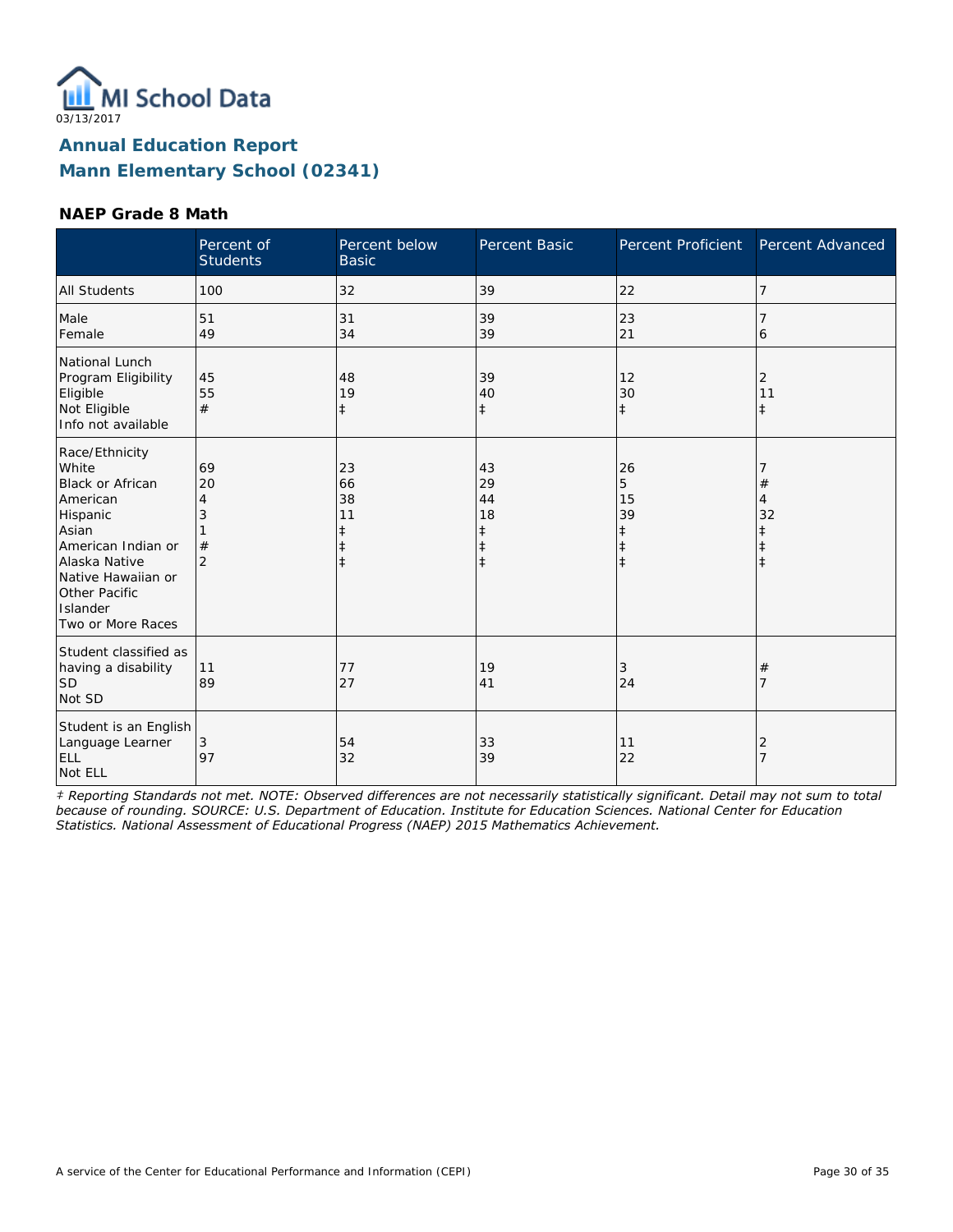

#### **NAEP Grade 12 Math**

|                                                                                                                                                                                                    | Percent of<br><b>Students</b>       | Percent below<br><b>Basic</b>                   | Percent Basic                                  | Percent Proficient                                              | Percent Advanced                               |
|----------------------------------------------------------------------------------------------------------------------------------------------------------------------------------------------------|-------------------------------------|-------------------------------------------------|------------------------------------------------|-----------------------------------------------------------------|------------------------------------------------|
| <b>All Students</b>                                                                                                                                                                                | 100                                 | 34                                              | 41                                             | 23                                                              | $\overline{2}$                                 |
| Male<br>Female                                                                                                                                                                                     | 51<br>49                            | 32<br>35                                        | 41<br>42                                       | 26<br>22                                                        |                                                |
| National Lunch<br>Program Eligibility<br>Eligible<br>Not Eligible<br>Info not available                                                                                                            | 35<br>64<br>$\Omega$                | 54<br>22<br>$\overline{O}$                      | 37<br>44<br>$\overline{O}$                     | 9<br>32<br>$\mathbf{O}$                                         | 0<br>2<br>$\mathbf{O}$                         |
| Race/Ethnicity<br>White<br><b>Black or African</b><br>American<br>Hispanic<br>Asian<br>American Indian or<br>Alaska Native<br>Native Hawaiian or<br>Other Pacific<br>Islander<br>Two or More Races | 76<br>14<br>5<br>3<br>$\mathcal{O}$ | 26<br>68<br>58<br>26<br>0<br>0<br>$\mathcal{O}$ | 42<br>27<br>33<br>32<br>0<br>0<br>$\mathbf{O}$ | 30<br>5<br>9<br>35<br>$\mathcal{O}$<br>$\mathbf{O}$<br>$\Omega$ | 2<br>$\overline{O}$<br>0<br>0<br>0<br>$\Omega$ |
| Student classified as<br>having a disability<br><b>SD</b><br>Not SD                                                                                                                                | 9<br>91                             | 78<br>30                                        | 19<br>43                                       | 3<br>25                                                         | 0<br>$\overline{2}$                            |
| Student is an English<br>Language Learner<br>ELL<br>Not ELL                                                                                                                                        | $\overline{2}$<br>98                | 0<br>33                                         | 0<br>41                                        | 0<br>24                                                         | 0<br>$\overline{2}$                            |

*‡ Reporting Standards not met. NOTE: Observed differences are not necessarily statistically significant. Detail may not sum to total because of rounding. SOURCE: U.S. Department of Education. Institute for Education Sciences. National Center for Education Statistics. National Assessment of Educational Progress (NAEP) 2015 Mathematics Achievement.*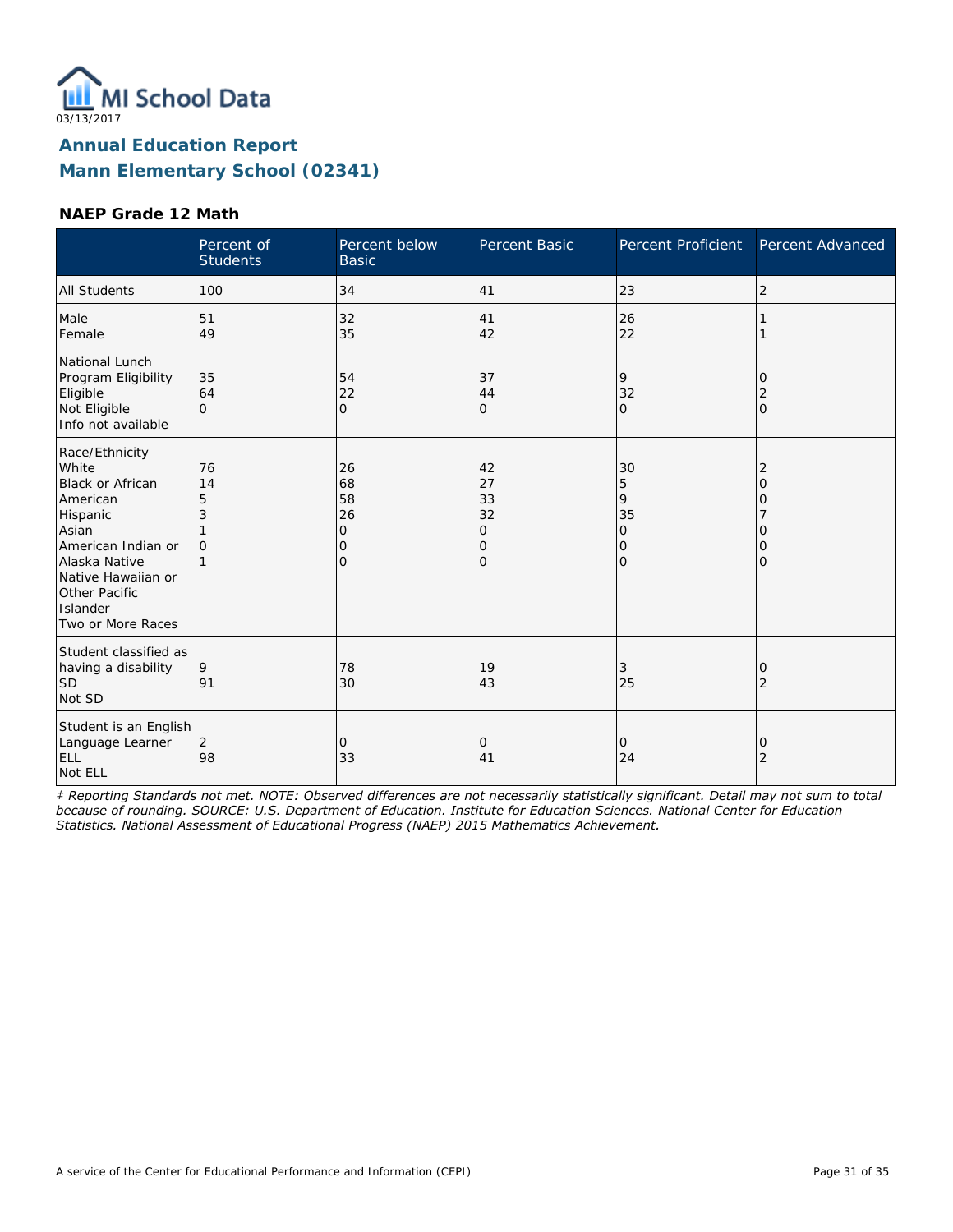

#### **NAEP Grade 4 Reading**

|                                                                                                                                                                                             | Percent of<br><b>Students</b> | Percent below<br><b>Basic</b>                 | Percent Basic                                          | Percent Proficient                           | Percent Advanced                |
|---------------------------------------------------------------------------------------------------------------------------------------------------------------------------------------------|-------------------------------|-----------------------------------------------|--------------------------------------------------------|----------------------------------------------|---------------------------------|
| <b>All Students</b>                                                                                                                                                                         | 100                           | 37                                            | 63                                                     | 29                                           | 5                               |
| Male<br>Female                                                                                                                                                                              | 50<br>50                      | 39<br>34                                      | 61<br>66                                               | 26<br>31                                     | 5<br>6                          |
| National Lunch<br>Program Eligibility<br>Eligible<br>Not Eligible<br>Info not available                                                                                                     | 48<br>52<br>#                 | 50<br>24<br>$\ddagger$                        | 50<br>76<br>$\ddagger$                                 | 16<br>40<br>$\ddagger$                       | 8<br>$\ddagger$                 |
| Race/Ethnicity<br>White<br>Black or African<br>American<br>Hispanic<br>Asian<br>American Indian or<br>Alaska Native<br>Native Hawaiian or<br>Other Pacific<br>Islander<br>Two or More Races | 72<br>14<br>6<br>#<br>3       | 32<br>66<br>49<br>16<br>ŧ<br>$\ddagger$<br>30 | 68<br>34<br>51<br>84<br>$\ddagger$<br>$\ddagger$<br>70 | 32<br>9<br>17<br>49<br>‡<br>$\ddagger$<br>37 | 6<br>15<br>ŧ<br>$\ddagger$<br>8 |
| Student classified as<br>having a disability<br><b>SD</b><br>Not SD                                                                                                                         | 12<br>88                      | 76<br>32                                      | 24<br>68                                               | 7<br>31                                      | #<br>6                          |
| Student is an English<br>Language Learner<br>ELL<br>Not ELL                                                                                                                                 | 4<br>96                       | 52<br>36                                      | 48<br>64                                               | 16<br>29                                     | 2<br>5                          |

*# Rounds to zero*

*‡ Reporting Standards not met. NOTE: Observed differences are not necessarily statistically significant. Detail may not sum to total because of rounding. SOURCE: U.S. Department of Education, Institute of Education Sciences, National Center for Education Statistics, National Assessment of Educational Progress (NAEP), 2015 Reading Assessment.*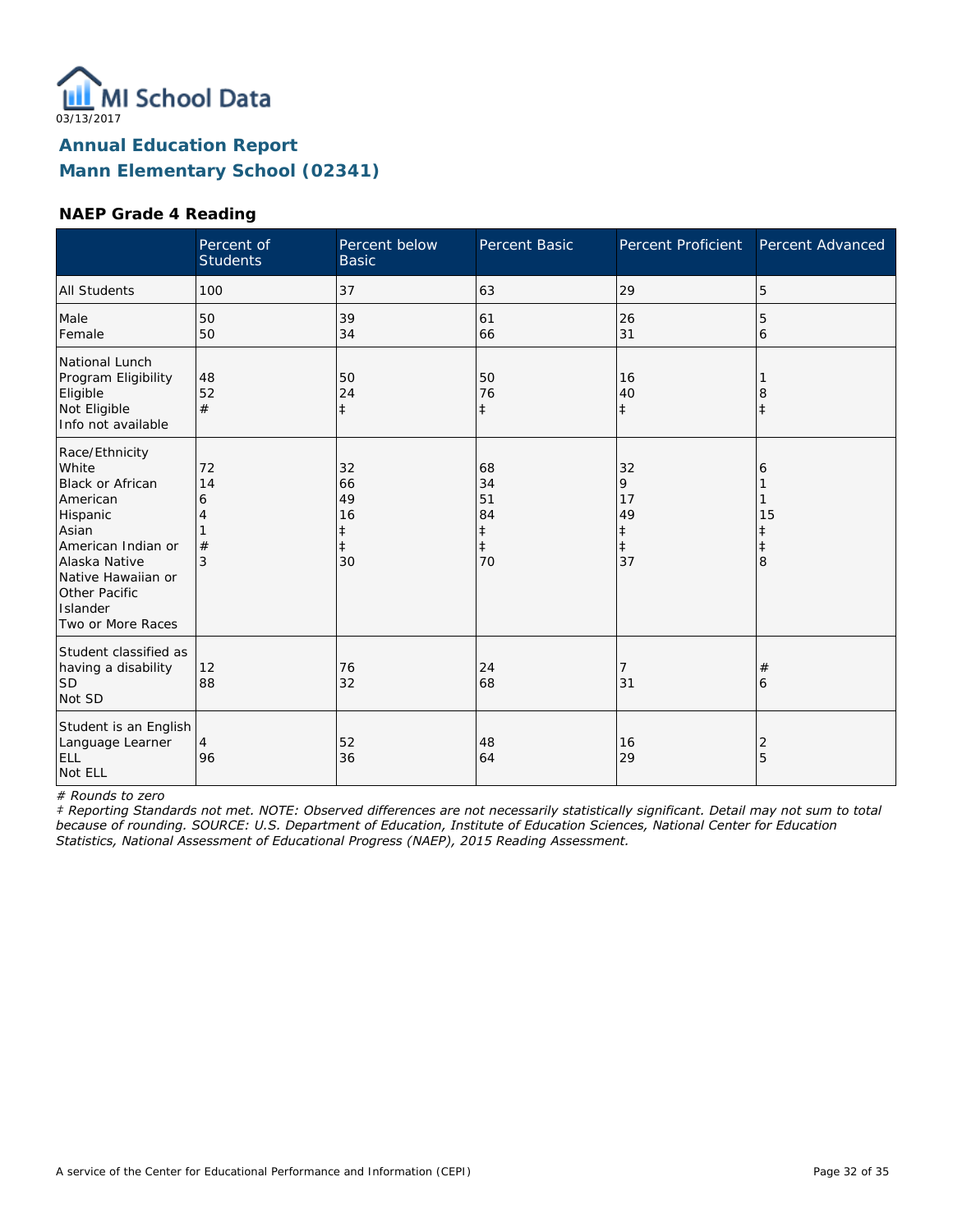

#### **NAEP Grade 8 Reading**

|                                                                                                                                                                                   | Percent of<br><b>Students</b>        | Percent below<br><b>Basic</b>           | Percent Basic                                    | <b>Percent Proficient</b>                       | Percent Advanced                              |
|-----------------------------------------------------------------------------------------------------------------------------------------------------------------------------------|--------------------------------------|-----------------------------------------|--------------------------------------------------|-------------------------------------------------|-----------------------------------------------|
| <b>All Students</b>                                                                                                                                                               | 100                                  | 24                                      | 44                                               | 29                                              | 3                                             |
| Male<br>Female                                                                                                                                                                    | 51<br>49                             | 29<br>20                                | 45<br>42                                         | 25<br>34                                        | 2<br>4                                        |
| National Lunch<br>Program Eligibility<br>Eligible<br>Not Eligible<br>Info not available                                                                                           | 45<br>55<br>#                        | 37<br>14<br>$\ddagger$                  | 45<br>43<br>$\ddagger$                           | 17<br>39<br>$\ddagger$                          | $^{\pm}$                                      |
| Race/Ethnicity<br>White<br>Black or Afican<br>American<br>Hispanic<br>Asian/Native<br>Hawaiian or Pacific<br>Islander<br>American Indian or<br>Alaska Native<br>Two or More Races | 69<br>20<br>4<br>3<br>$\overline{2}$ | 18<br>47<br>27<br>13<br>ŧ<br>$\ddagger$ | 44<br>44<br>41<br>35<br>$\ddagger$<br>$\ddagger$ | 34<br>9<br>29<br>41<br>$\ddagger$<br>$\ddagger$ | 3<br>#<br>3<br>10<br>$\ddagger$<br>$\ddagger$ |
| Student classified as<br>having a disability<br>lsd<br>Not SD                                                                                                                     | 10<br>90                             | 64<br>20                                | 30<br>45                                         | 5<br>32                                         | #<br>3                                        |
| Student is an English<br>Language Learner<br>ELL<br>Not ELL                                                                                                                       | 3<br>97                              | 57<br>23                                | 37<br>44                                         | 6<br>30                                         | $^{\#}$<br>3                                  |

*# Rounds to zero*

*‡ Reporting Standards not met. NOTE: Observed differences are not necessarily statistically significant. Detail may not sum to total because of rounding. SOURCE: U.S. Department of Education, Institute of Education Sciences, National Center for Education Statistics, National Assessment of Educational Progress (NAEP), 2015 Reading Assessment.*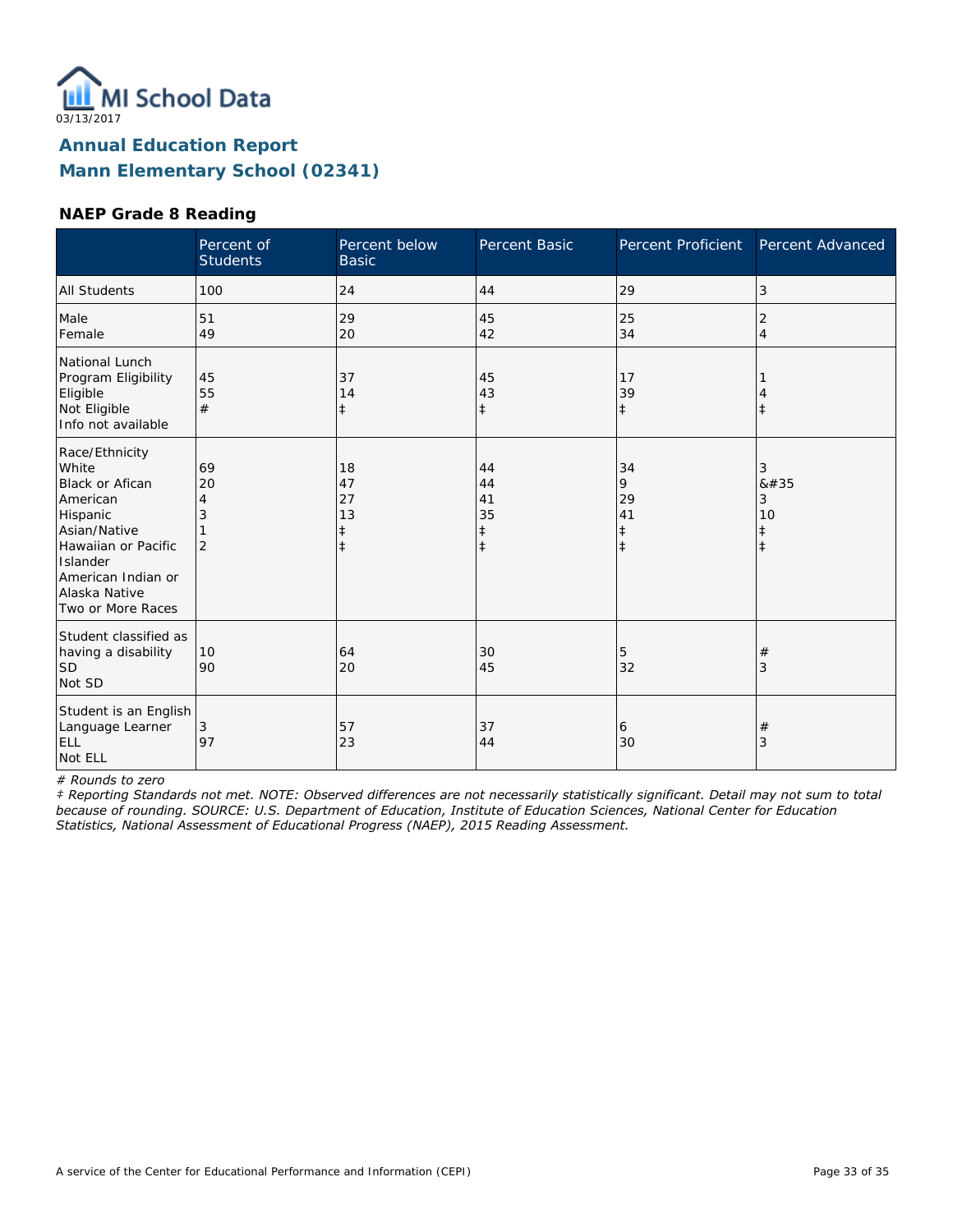

#### **NAEP Grade 12 Reading**

|                                                                                                                                                                                             | Percent of<br><b>Students</b>              | Percent below<br><b>Basic</b>              | Percent Basic                                    | Percent Proficient                               | Percent Advanced                   |
|---------------------------------------------------------------------------------------------------------------------------------------------------------------------------------------------|--------------------------------------------|--------------------------------------------|--------------------------------------------------|--------------------------------------------------|------------------------------------|
| <b>All Students</b>                                                                                                                                                                         | 100                                        | 26                                         | 5                                                | 27                                               | 5                                  |
| Male<br>Female                                                                                                                                                                              | 50<br>50                                   | 31<br>20                                   | 37<br>37                                         | 28<br>37                                         | 4<br>6                             |
| National Lunch<br>Program Eligibility<br>Eligible<br>Not Eligible<br>Info not available                                                                                                     | 35<br>64<br>1                              | 37<br>19<br>0                              | 39<br>36<br>0                                    | 22<br>38<br>$\mathbf{O}$                         | 2<br>Ω                             |
| Race/Ethnicity<br>White<br>Black or African<br>American<br>Hispanic<br>Asian<br>American Indian or<br>Alaska Native<br>Native Hawaiian or<br>Other Pacific<br>Islander<br>Two or More Races | 76<br>14<br>5<br>3<br>$\Omega$<br>$\Omega$ | 20<br>52<br>34<br>21<br>0<br>0<br>$\Omega$ | 38<br>36<br>44<br>26<br>0<br>0<br>$\overline{O}$ | 36<br>12<br>21<br>41<br>0<br>0<br>$\overline{O}$ | 6<br>0<br>12<br>0<br>0<br>$\Omega$ |
| Student classified as<br>having a disability<br><b>SD</b><br>Not SD                                                                                                                         | 93                                         | 66<br>23                                   | 25<br>38                                         | 8<br>34                                          | 5                                  |
| Student is an English<br>Language Learner<br>ELL<br>Not ELL                                                                                                                                 | $\overline{2}$<br>98                       | $\mathbf{O}$<br>25                         | 0<br>37                                          | $\mathbf{O}$<br>33                               | 0<br>5                             |

*# Rounds to zero*

*‡ Reporting Standards not met. NOTE: Observed differences are not necessarily statistically significant. Detail may not sum to total because of rounding. SOURCE: U.S. Department of Education, Institute of Education Sciences, National Center for Education Statistics, National Assessment of Educational Progress (NAEP), 2015 Reading Assessment.*